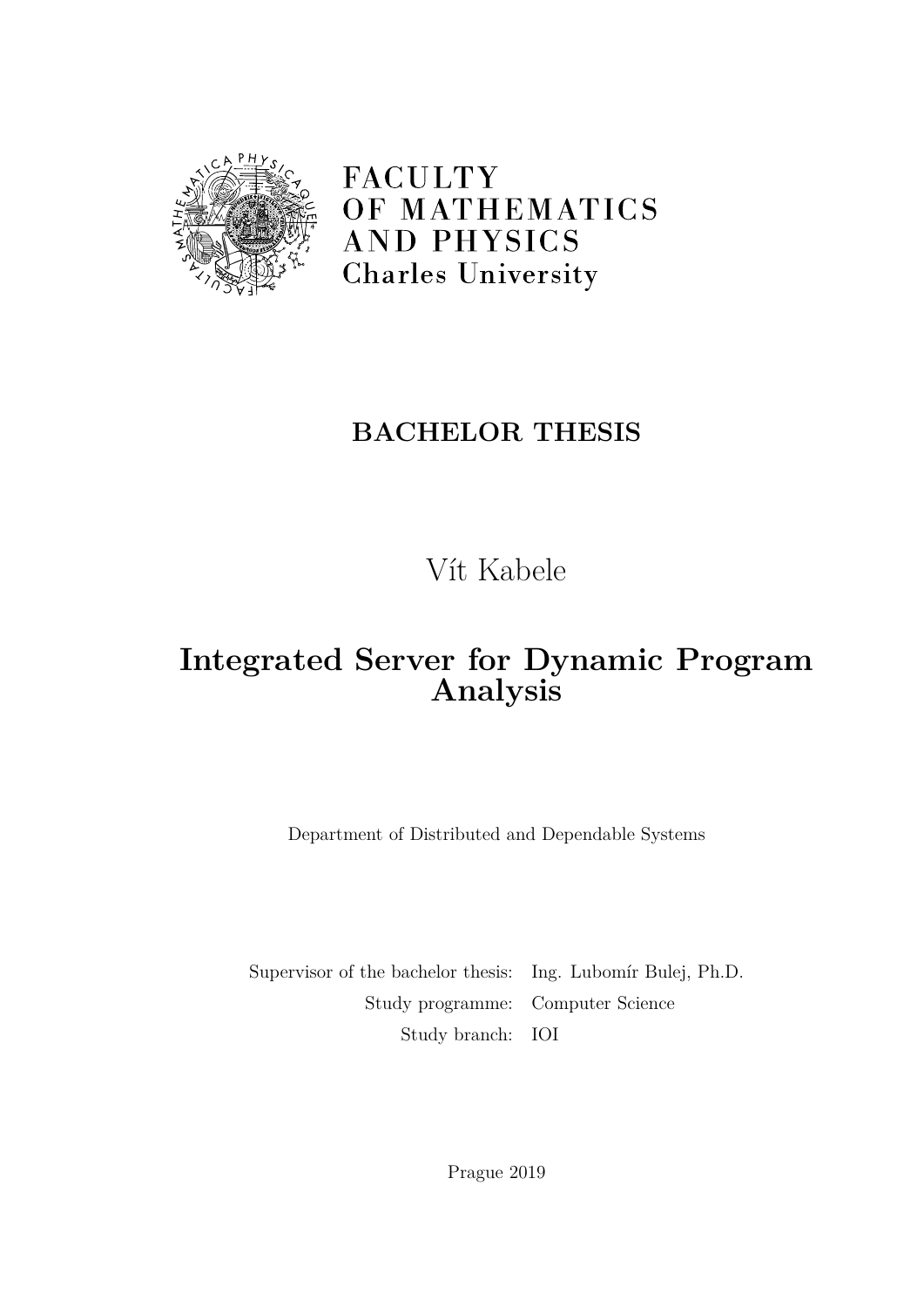I declare that I carried out this bachelor thesis independently, and only with the cited sources, literature and other professional sources.

I understand that my work relates to the rights and obligations under the Act No. 121/2000 Sb., the Copyright Act, as amended, in particular the fact that the Charles University has the right to conclude a license agreement on the use of this work as a school work pursuant to Section 60 subsection 1 of the Copyright Act.

In ........ date ............ signature of the author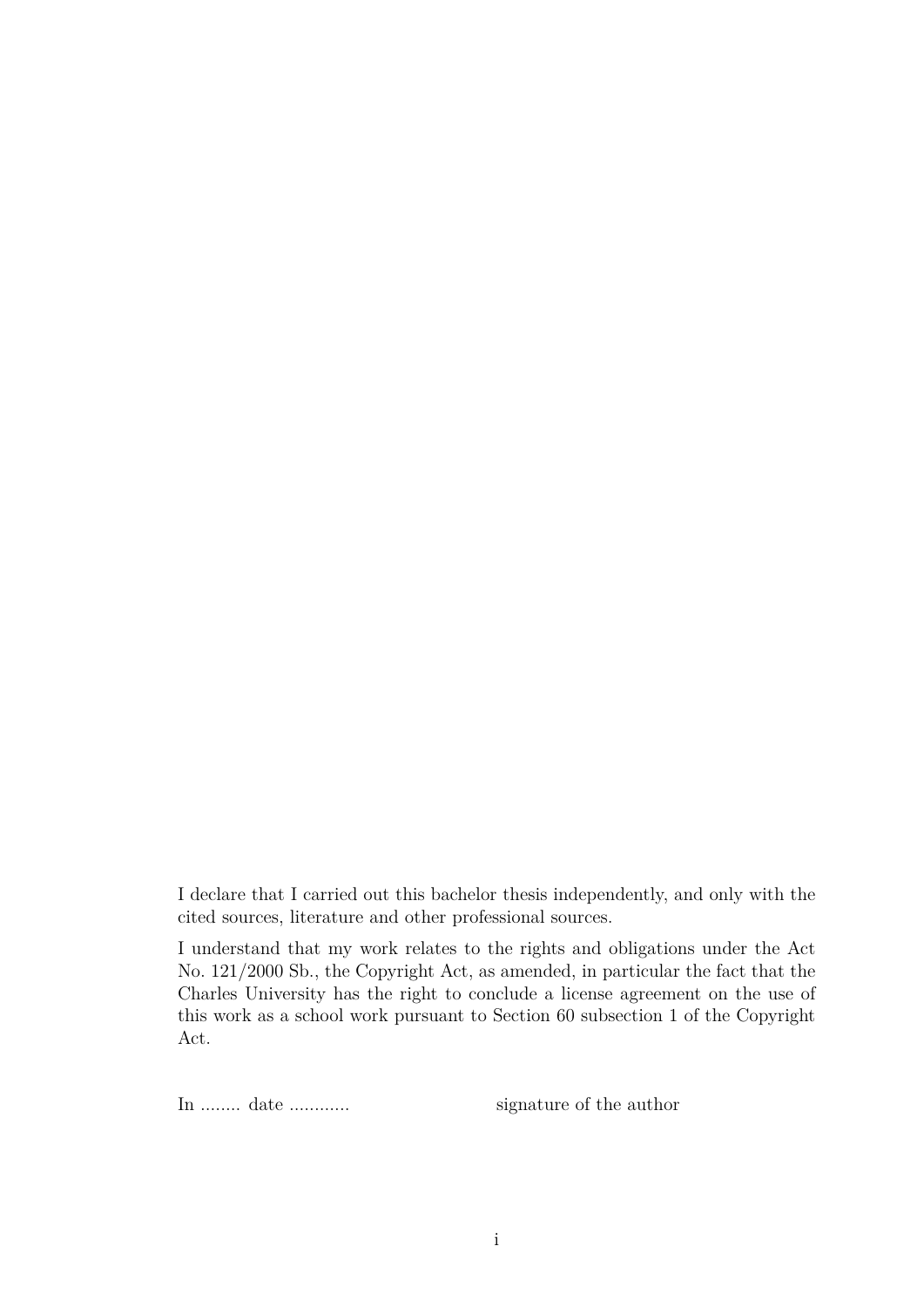I would like to thank my supervisor Ing. Lubom´ır Bulej, PhD. for all the patience, help and advice he has given to me.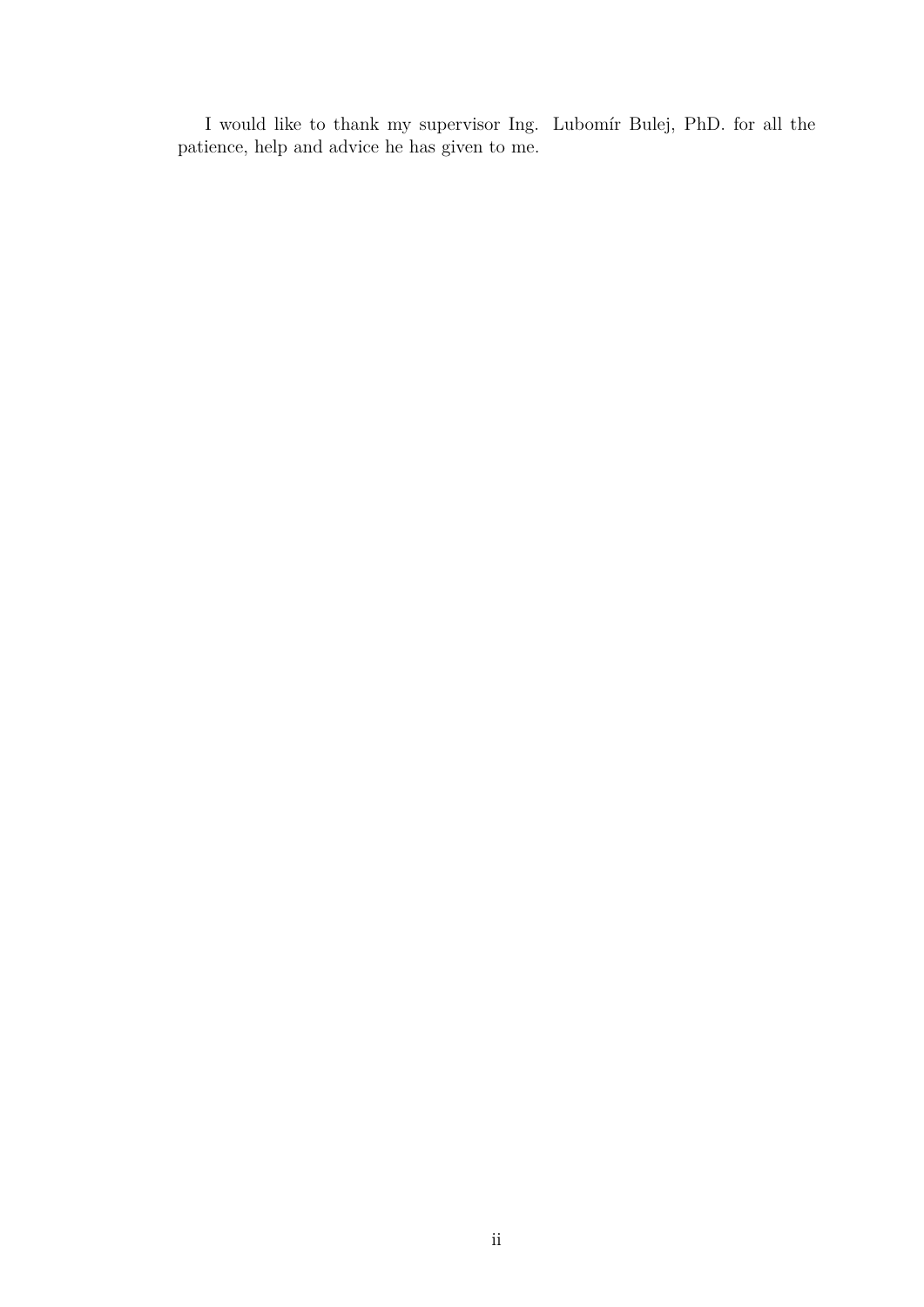Title: Integrated Server for Dynamic Program Analysis

Author: Vít Kabele

Department: Department of Distributed and Dependable Systems

Supervisor: Ing. Lubomír Bulej, Ph.D., Department of Distributed and Dependable Systems

Abstract:

Dynamic analysis aids in many software development tasks, such as debugging, program comprehension, and performance optimization. However, implementing a new dynamic analysis tool is a non-trivial tasks.

To simplify development of dynamic analyses, researchers at Charles University and Università della Svizzera italiana in Lugano have jointly developed the DiSL and ShadowVM frameworks, which raise the level of abstraction for analysis tool developers and provide a convenient programming model both for bytecode instrumentation and for analysis execution.

Even though those frameworks were successfully used to develop many different dynamic analyses, it turned out that the internal design of the original implementation of both frameworks made further development of new features, such as support for instrumentation-time reflection, extremely difficult.

Both frameworks provide a client and server part and while they are designed to be used together, the design prevents sharing of information between the two client parts and the two server parts. This not only increases the amount of data that need to be exchanged over network, but also makes configuration of all parts more difficult.

In this work we propose and implement a new architecture of the analysis suite so that the functionality the functionality of the DiSL and ShadowVM frameworks can be hosted by a single server accommodating multiple clients.

Keywords: bytecode instrumentation dynamic program analysis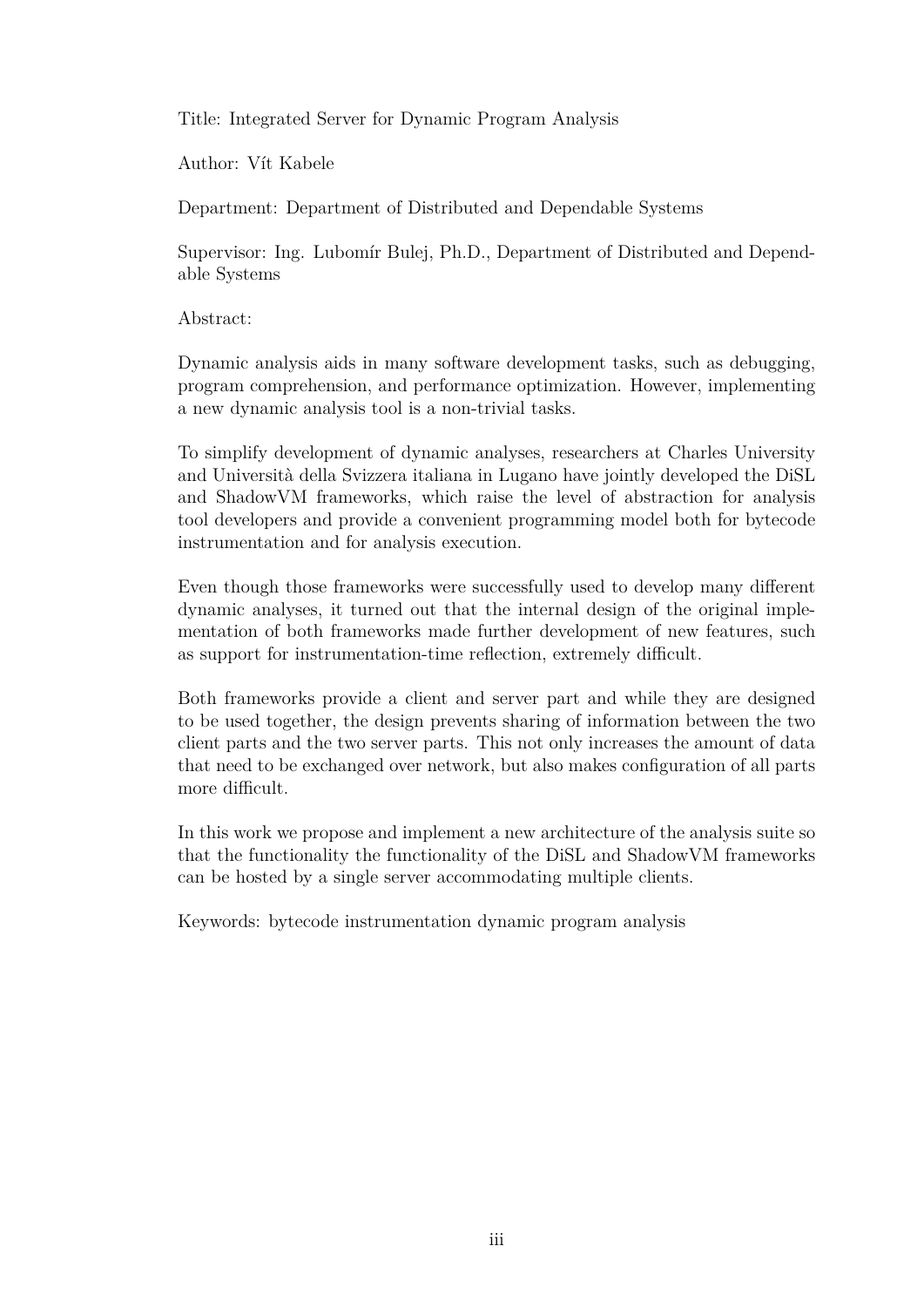# **Contents**

| $\mathbf{1}$   | 1.1                                 | Introduction<br>DiSL                                                                            | $\overline{2}$<br>$\overline{4}$ |  |  |
|----------------|-------------------------------------|-------------------------------------------------------------------------------------------------|----------------------------------|--|--|
|                |                                     | 1.1.1                                                                                           | $\overline{4}$                   |  |  |
|                |                                     | 1.1.2                                                                                           | $\overline{5}$                   |  |  |
|                | 1.2                                 | ShadowVM                                                                                        | $6\phantom{.}6$                  |  |  |
|                |                                     | 1.2.1                                                                                           | $\overline{7}$                   |  |  |
|                | 1.3                                 |                                                                                                 | 9                                |  |  |
| $\overline{2}$ | Overview of DiSL and ShadowVM<br>10 |                                                                                                 |                                  |  |  |
|                | 2.1                                 | General implementation properties                                                               | 10                               |  |  |
|                |                                     | 2.1.1                                                                                           | 12                               |  |  |
|                | 2.2                                 |                                                                                                 | 12                               |  |  |
|                |                                     | 2.2.1<br>$Server \dots \dots \dots \dots \dots \dots \dots \dots \dots \dots \dots \dots \dots$ | 13                               |  |  |
|                |                                     | 2.2.2<br>Agent                                                                                  | 13                               |  |  |
|                |                                     | 2.2.3                                                                                           | 13                               |  |  |
|                | 2.3                                 | ShadowVM                                                                                        | 15                               |  |  |
|                |                                     | 2.3.1                                                                                           | 15<br>15                         |  |  |
|                |                                     | 2.3.2<br>2.3.3                                                                                  | 16                               |  |  |
|                | 2.4                                 |                                                                                                 | 17                               |  |  |
|                |                                     |                                                                                                 |                                  |  |  |
| 3              |                                     | New implementation                                                                              | 18                               |  |  |
|                | 3.1                                 |                                                                                                 | 18                               |  |  |
|                | 3.2                                 | Traffic optimization $\ldots \ldots \ldots \ldots \ldots \ldots \ldots \ldots \ldots$           | 19                               |  |  |
|                |                                     | 3.2.1                                                                                           | 21                               |  |  |
|                | 3.3                                 | Refactoring and responsibility segregation                                                      | 22                               |  |  |
|                |                                     | Packages hierarchy and responsibilities<br>3.3.1                                                | 22                               |  |  |
|                |                                     | Build system and directory structure<br>3.3.2                                                   | 22                               |  |  |
|                |                                     | 3.3.3                                                                                           | 22                               |  |  |
|                | 3.4                                 | Ease of use                                                                                     | 23                               |  |  |
|                | 25<br>Example analysis              |                                                                                                 |                                  |  |  |
|                | 4.1                                 | Getting the DiSL suite $\dots \dots \dots \dots \dots \dots \dots \dots \dots$                  | 25                               |  |  |
|                | 4.2                                 | Writing the instrumentation $\ldots \ldots \ldots \ldots \ldots \ldots \ldots$                  | 26                               |  |  |
|                | 4.3                                 | Writing the analysis $\ldots \ldots \ldots \ldots \ldots \ldots \ldots \ldots \ldots$           | 28                               |  |  |
|                | Conclusion                          |                                                                                                 | 32                               |  |  |
|                |                                     | <b>Bibliography</b>                                                                             | 34                               |  |  |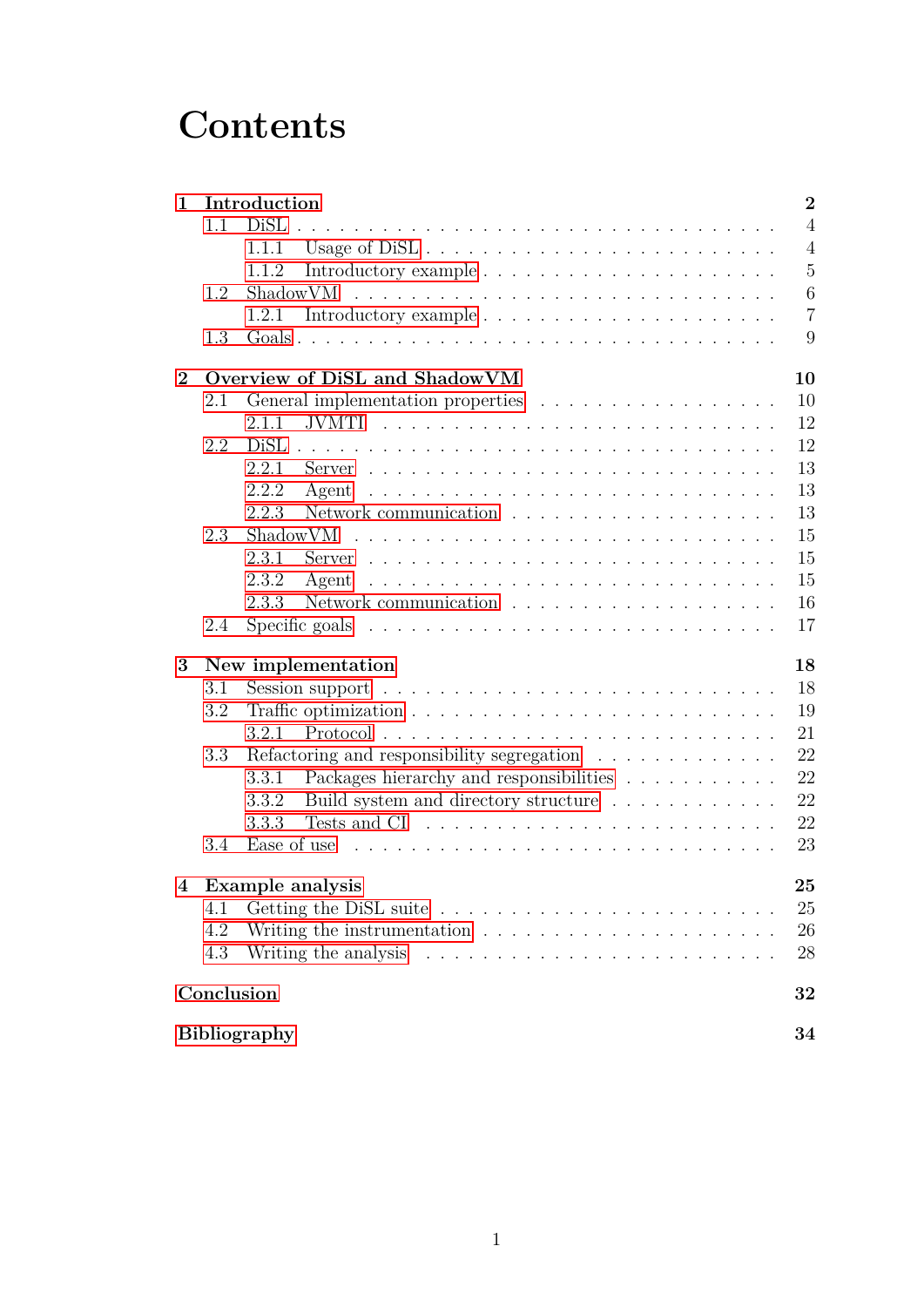# <span id="page-5-0"></span>**1. Introduction**

Since the complexity of software solutions is constantly growing, developers that desire to develop large applications and aim to provide smoother experience to users are forced to use some kind of program analysis.

The analysis might be built upon an analysis of the source code and various suspicious pattern detection, including using undeclared variables, trying to predict race conditions or warn the programmer about unreachable code. This type of analysis is called static analysis and it is definitely a powerful tool. However its possibilities are limited to what can be discovered in the source code.

Sometimes programmers need to know what is going on in a running program, and here, static analysis cannot help. This includes observing execution times of methods, object lifetimes, real identities of objects hidden behind the facade of interfaces or abstract classes and so on.

Observing the execution time of methods can be surely done by manually adding a timestamp right after the method entry and printing the elapsed time before the method exit. This approach is shown in Figure [1.1.](#page-5-1) However, doing this manually is very time consuming for anything but a simple program with a few methods. Changing the logic of such a analysis is also very error prone as it means changing the source code on multiple places. Not to mention that one has to print the method's execution time before every possible method ending, which is not only the return statement, but also before any exception is raised. Furthermore the analysis code should not be present in the released software which means either to manually remove the appropriate logic or to deal with some type of preprocessor  $\#$ ifdef statements.

It should be no surprise that no one in the developers community did not want to do this task manually and that an effort was made to automate it.

Generally it is all about inserting additional behaviour into the observed program — a process which is called *instrumentation*. In languages that are compiled directly into machine code, it is done in the binary machine code with tools like Valgrind [\[1\]](#page-37-1) or PIN [\[2\]](#page-37-2). This instrumentation is called the *binary instrumentation* and it works well for low level programs written in C or C++, however it cannot be used when dealing with higher level managed languages such as Java.

The reason why we cannot use the machine code approach in Java programs is because they are compiled and distributed in the form of the so called bytecode. The bytecode is hardware independent and based on the specification of the Java Virtual Machine (JVM). When the program is executed using a JVM instance, the bytecode is translated into machine code right before it is needed by the

```
public void foo(int bar){
   long time = System.getNanoTime();
   // Original method logic here
   System.out.println(System.getNanoTime() - time);
   return result;
}
```
<span id="page-5-1"></span>Figure 1.1: An exapmle of a naive approach to the method execution time profiler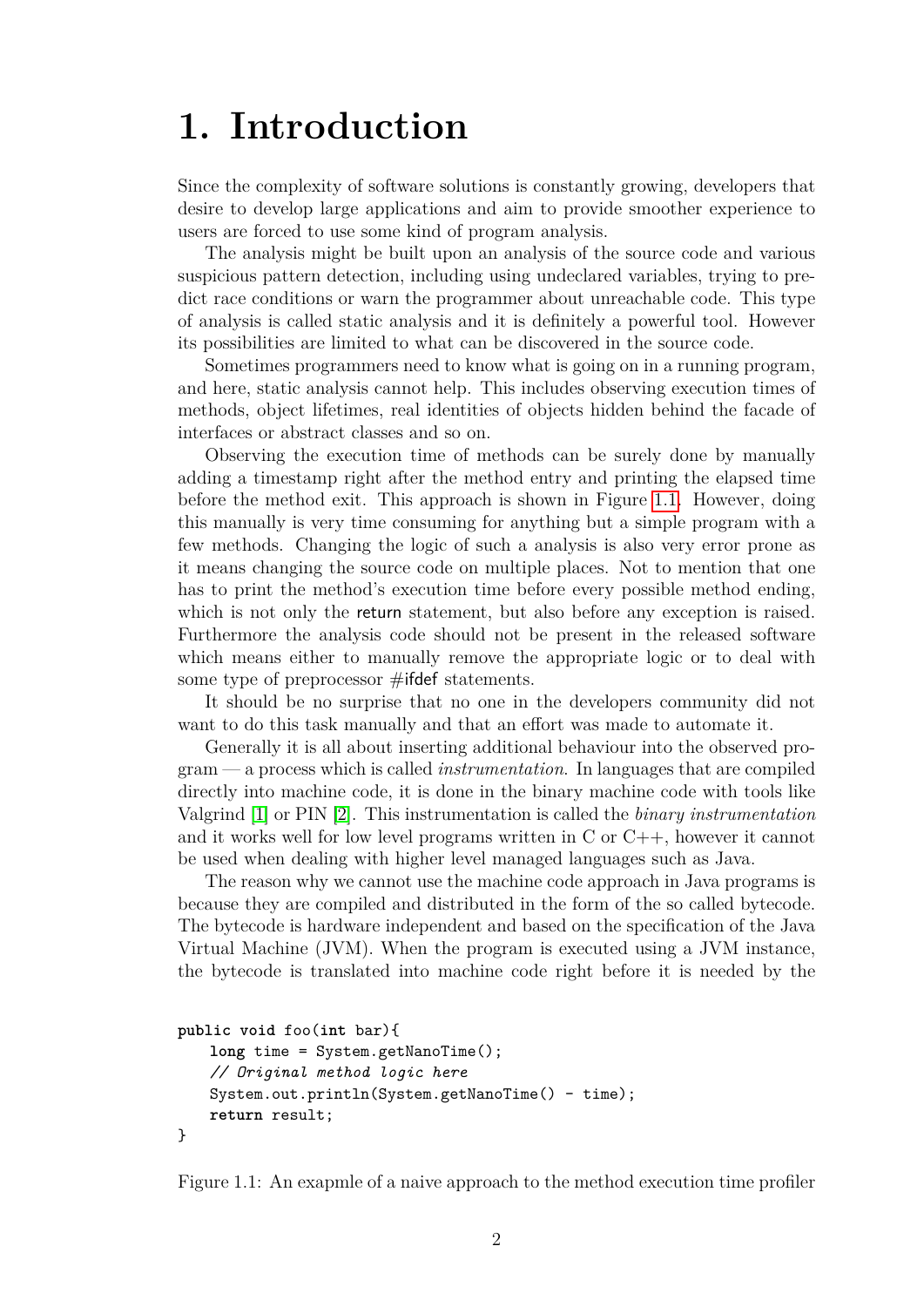program control flow. This process is called the Just In Time compilation (JIT). If we try to analyze the running Java process using let's say the Valgrind suite, we will end up analyzing the JVM instance also. Furthermore — for historical reasons — the bytecode is sometimes only interpreted and thus we have nothing to instrument.

To overcome this obstacle we have to go one step higher to the bytecode and perform modifications there. This is called the *bytecode instrumentation* and on the Java platfom it can be done using for example the  $\text{ASM}^1$  $\text{ASM}^1$ ,  $\text{BCEL}^2$  $\text{BCEL}^2$  or Javassist<sup>[3](#page-6-2)</sup> libraries. The inserted code is then executed along with the observed program no matter if it is interpreted or translated into machine code.

The common feature of PIN and ASM is the abstraction level of machine respectively bytecode instructions. Inserting a method call includes manually finding the place in the code where to insert the call, pushing the arguments onto the calling stack and calling the method using a call instruction (or its sibling in the appropriate instruction set) followed by the address of the desired method in the given program. This approach is hardly more elegant than manually modifying the source code.

Nonetheless the developers did not stop here and went further with a goal to invent a solution that will bring better experience than manually modifying the source codes as well as higher level of abstraction than modifying the bytecode.

The result is combination of both prevously described techniques. It allows the developer to define the inserted behaviour in the form similar to original language (e.g. methods and classes). To define points in the exectuion of analyzed program (e.g. regular expression to match method name) and to define an action that will be taken by the inserted code at a particular point (e.g. insert before or insert afer) and let the specialized program to weave the behaviours to the appropriate places.

This approach is known as the programming paradigm called Aspect Oriented Programming (AOP). It's representative in the world of Java is AspectJ<sup>[4](#page-6-3)</sup>. In the terminology of AspectJ the inserted behaviour is called *aspect*, the point in program execution is called *joinpoint* and the action taken is called an *advice*. Finally the software used to weave the behaviours is called the *weaver*.

Nonetheless most of the analysis task are not as simple as only printing the execution time of the method. At least we want to print the method's name along with the time or maybe we want to know a value of some local variable or even a value of a method parameter. This is generally known as *context*.

We recognize two types of contexts. The first one, *static context* contains the information known at compile time. This includes method names, parameters names and types and so on. The second type is *dynamic context*. It stands for the set of information that is first known at runtime. For a method it can be real types of objects or values of method parameters and many more.

In the following text we describe the DiSL and the ShadowVM which are tools that help with development of dynamic analysis and summarize issues that are adressed in this work. At the end of this chapter we present the goals of this

<span id="page-6-0"></span> $1$ https://asm.ow2.io

<span id="page-6-1"></span><sup>2</sup>https://commons.apache.org/proper/commons-bcel/

<span id="page-6-2"></span><sup>3</sup>https://www.javassist.org

<span id="page-6-3"></span><sup>4</sup>https://www.eclipse.org/aspectj/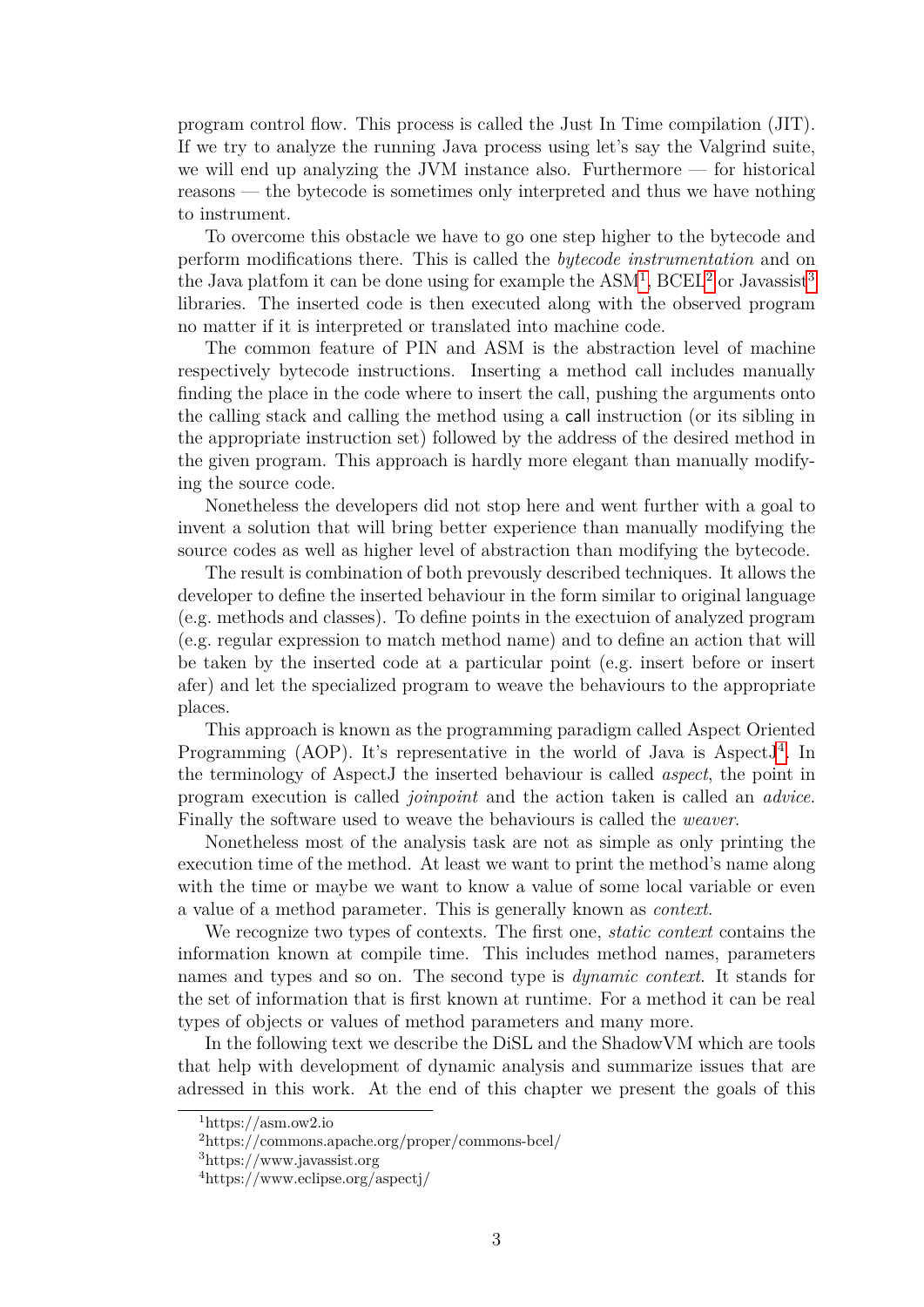thesis.

## <span id="page-7-0"></span>**1.1 DiSL**

As the AOP seems to be ideal solution to perform dynamic analysis some tools were based on this paradigm. Let's mention the DJProf [\[3\]](#page-37-3) profiler or the RacerAJ [\[4\]](#page-37-4) data-race detector. Those tools are nevertheless highly specialized.

A developer that tends to create custom dynamic analysis using some of the existing AOP solutions will quickly face a fact that none of them was created having dynamic analysis in mind. Specifically they lack the flexibility while defining the joinpoints and they have a non-trivial performance overhead in common tasks.

Inspired by the AOP concept and aware of the weaknesses of current implementations the  $\text{DiSL}$  — Domain Specific Instrumentation Language — was created by Lukáš Marek et.al.  $[5]$ . It offers a higher level of abstraction than direct bytecode manipulation tools while providing significantly better performance than former AOP solutions. DiSL was inspired by Aspect Oriented Programming but allows greater extensibility when it comes to modifying the weaver behaviour.

The advices in DiSL are called *snippets* because they are standard java methods and they are used like templates, where the pre-defined variables are replaced by the weave-time pre-coputed constants of static context data or the inline code to obtain dynamic context data at runtime. This leads to boosting the performance in common analysis tasks.

In DiSL, the snippets are always inlined. Thanks to this, the developer has the possibility to exchange data between advices using local variables. To support this, DiSL introduced the concept of *synthetic local* variables. Those are inserted between the local variables of a given method and are used to share data between snippets of the same method.

Mainstream AOP languages provides three main types of advices. These are the *Before*, *After* and *Around* advices. While the two former are used to insert the snippet (or advice more generally) before or after the joinpoint, the Around advice is often used to wrap the whole joinpoint into a conditional branch and change the original program control flow or to introduce a variable that will be shared in code before and after the joinpoint.

As oposed to the mainstream AOP languages, DiSL was not meant to change the control flow of the base program. Specially, DiSL refuses any instrumentation that tries to do so. This and the fact that all the snippets are inlined leads to the absence of *around* advice execution.

#### <span id="page-7-1"></span>**1.1.1 Usage of DiSL**

As well as the other instrumentation tools DiSL cannot be used from whithin the same process as the observed application. DiSL itself is written in Java language and thus it requires the full support of a running JVM instance in order to work. However, we need to instrument classes even before the whole class library is loaded so the process of instrumentation is performed in a separate JVM.

All classes of a observed program are sent to the process running DiSL using a socket even before they are loaded into the JVM runtime and once they are instrumented, they are delivered using the same socket back to the client. The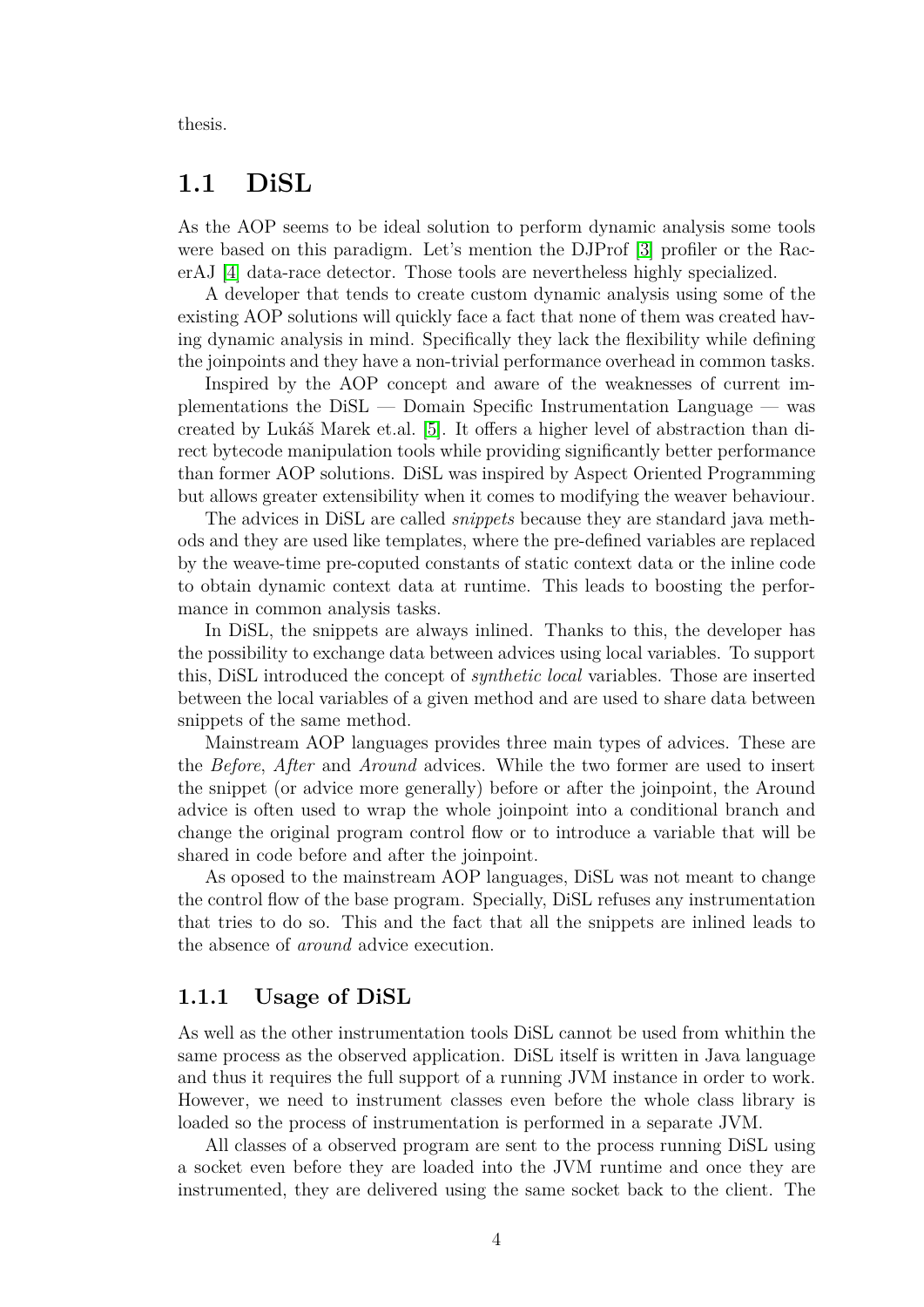remote process is called the DiSL server and the one who sends and receives the classes is called DiSL client.

The instrumentation source has a form of one or more Java classes, each containing one or more static methods. Each method can be a snippet. If the method is a snippet, it is marked with an appropriate annotation that represents a joinpoint and the advice. An example is provided in Figure [1.2.](#page-8-1)

The sources are compiled with a standard java compiler and packed into a jar file, along with the *MANIFEST.MF* file describing the instrumentation structure. The packed jar file is then used to initialise the DiSL library.

#### <span id="page-8-0"></span>**1.1.2 Introductory example**

To help the reader gain deeper insight into the software described in this thesis, a short introductory example is provided below to illustrate the common way in which DiSL is used. The following example will not show all the required steps to successfully run the instrumentation, as it is only meant to introduce the reader to the context. For the in-depth guide on how to write and run a complete instrumentation, please see Chapter [4.](#page-28-0)

```
public class IntroductoryExample {
   @Before(marker=BodyMarker.class, scope="TargetClass.main")
   public static void onMethodEntry() {
       System.out.println("inst: Before method Main");
   }
   @After(marker=BodyMarker.class, scope="TargetClass.main")
   public static void onMethodExit() {
       System.out.println("inst: After method Main");
   }
}
```
<span id="page-8-1"></span>

In Figure [1.2](#page-8-1) two example snippets are shown. Each snippet is marked with an annotation which describes the place in the instrumented program where the code should be inserted.

Each annotation has a pair of arguments. The first argument, called the marker, is used to specify the joinpoint in the application code. The one that is used here — BodyMarker.class — matches the whole method body. Another option can be e.g. the BBMarker.class, matching the bytecode basic block<sup>[5](#page-8-2)</sup>. The second argument, called the scope, limits the application of a snippet only to bytecode regions matching the pattern. This parameter accepts wildcards, so for example the "TargetClass.\*" will match all methods in the TargetClass class.

Finally, the type of annotation itself is used to tell the weaver, whether to insert a snippet @Before or @After the specified joinpoint. It is worth mentioning that the names of snippet methods doesn't matter at all, as the weaver is instructed by the annotation only.

<span id="page-8-2"></span><sup>&</sup>lt;sup>5</sup>A basic block is the sequence of instructions, where either all or none of them is executed. This term is used in the theory of compilers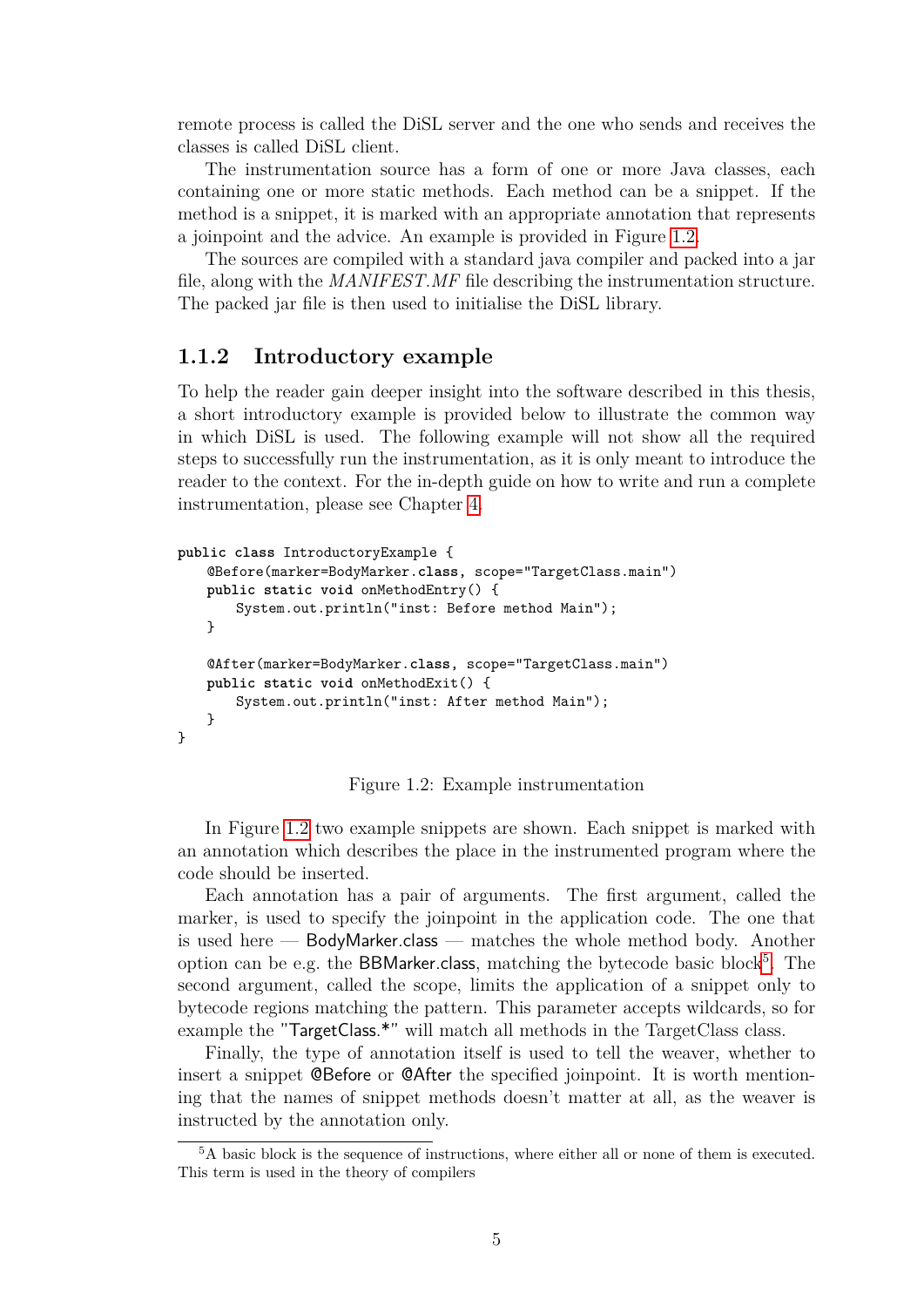```
class TargetClass{
   public static void main(String[] args){
       System.out.println("app: Inside method main");
   }
}
```
<span id="page-9-1"></span>Figure 1.3: Target class of instrumentation

Figure [1.3](#page-9-1) shows a sample application to which the instrumentation is applied, corresponding to the scope in the example above. After correct compilation and execution, the output shown in Fig. [1.4](#page-9-2) will be printed out by the application.

```
> inst: Before method Main
> app: Inside method Main
> inst: After method Main
```
<span id="page-9-2"></span>Figure 1.4: Output of instrumented application

The instrumentation might be extended in many ways, starting with creating custom (synthetic) local variables in methods to share the data between snippets, ending with writing custom marker classes.

### <span id="page-9-0"></span>**1.2 ShadowVM**

So far we have demonstrated how to insert a trivial analysis code into the analyzed application. In this section we will take a closer look on the analysis code itself. The analysis is often not that easy as simply printing out some data. At least some aggregation of produced data might be required by an analysis developer.

As the inserted code grows in the terms of complexity and the amount of dependencies, it will soon happen that the analysis wants to use a class that is also being analyzed. We can try to avoid such a dependency clash by not instrumenting the core classes when analyzing the application code, but this effort cannot succeed once we want to analyze the Java class library too.

Existing dynamic analysis solutions based on instrumentation suffer from a low isolation problem. This typically means, that the analysis code executed in the inserted snippets shares the application's state and classes with the observed program [\[6\]](#page-37-6). Even with considerable effort, it is impossible to avoid the interference completely, since we must rely at least on some parts of JVM runtime such as  $I/O$ .

Ignoring this would have significant consequences to both the analysis results as well as its stability and the stability of the whole program. The results would be corrupted because the analysis would most likely end up analysing itself. The stability would suffer by blind insertions of snippets into wrong places which make it easy to create some kind of deadlock. [\[7\]](#page-37-7)

The solution offered by other analysis/instrumentation tools is to exclude the predefined groups of classes and/or packages from instrumentation. A typical exclusion list contains classes from packages providing basic functionality of the JVM runtime, including *java*, *javax* or *com.sun*. This straightforward solution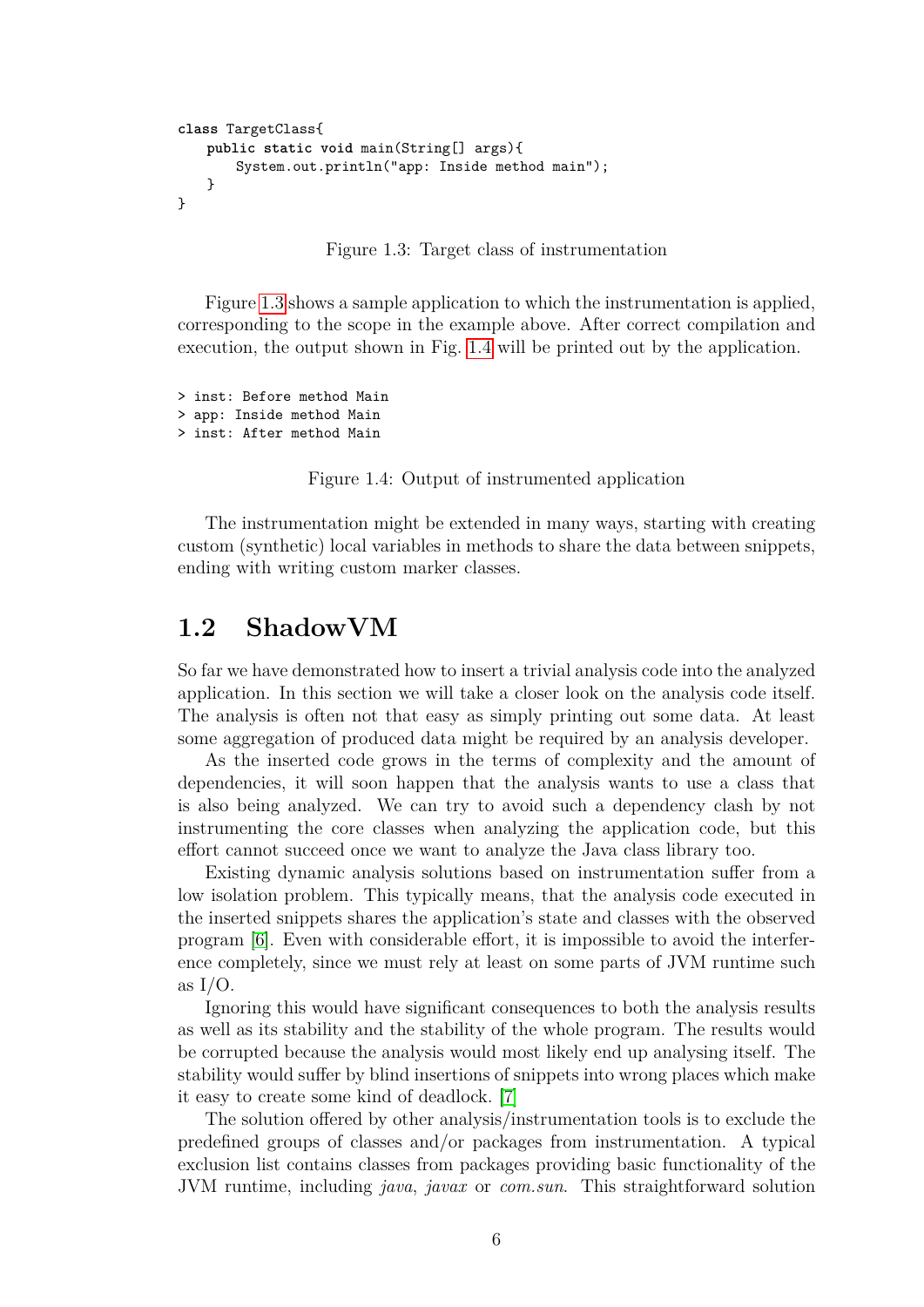definitely works, but then the analysis cannot be applied to the excluded classes, which poses a problem as in those classes, something with nontrivial impact on the analysis results can happen.

To avoid the need of exclusions, it is essential to perform as much of the analysis logic as possible outside of the observed environment. We are able to do this thanks to the Java Native Interface (JNI) and its ability to allow implementation of Java functions in a native code. Offloading the analysis to the native subsystem is a great step forward, since we are no longer interacting with the observed environment. However this step forces the analysis to be written in native code, meaning either C or C++. This can be very limiting, because many developers are not able to write code in those language fast enough. Those who are will quickly face the problem of missing essential support features required by the analysis, like reflection.

ShadowVM was created to allow writing analysis that will take advantage of both isolation and higher abstraction level provided by the Java language. It introduces the concept of *remote analysis*. The real computation is performed in a separate JVM, with code written in Java language with full support of the JVM environment, to which the events from the observed application are delivered by the socket. Thus, the amount of inserted code is reduced to minimum, by only calling the native methods that generate remote procedure calls. The remote analysis processor is called the ShadowVM server and the application that is being analysed is called the ShadowVM client.

This approach performs well, until we need to work with a reflection mentioned above. To use reflective information, the classes loaded to the observed program have to be also loaded into the analysis process. To do so, ShadowVM client also sends all the classes to the server as they are loaded.

When dealing with classes in Java it is always needed to care about the classloader. Multiple classes with the same name can be loaded into one JVM instance and their's scope is defined by their respective classloader. This feature is used in some modular applications. To support analysis of such applications, classes are sent to the remote analysis server along with an identifier of their respective classloader.

#### <span id="page-10-0"></span>**1.2.1 Introductory example**

As in the case of the DiSL, we provide short example to demonstrate the practical application of ShadowVM when writing a dynamic analysis.

The following easy analysis is written directly into the source code of an observed app in order to make things easy and not to obfuscate the instrumentation. Not all technical details are presented here. For the complete guide how to write and execute analysis, please see the Chapter [4.](#page-28-0)

As an example, we show an analysis that will mirror the output of the observed application. In Fig. [1.5](#page-11-0) an application is shown and in Fig. [1.6](#page-11-1) the remotely executed code is illustrated.

Notice that in the code of example analysis the instances of strings are printed out, but instead of calling the System.out.println method directly, we call it through a wrapper with additional functionality consisting of invoking three static methods on REDispatch class. Such an invocation is also present in the initial-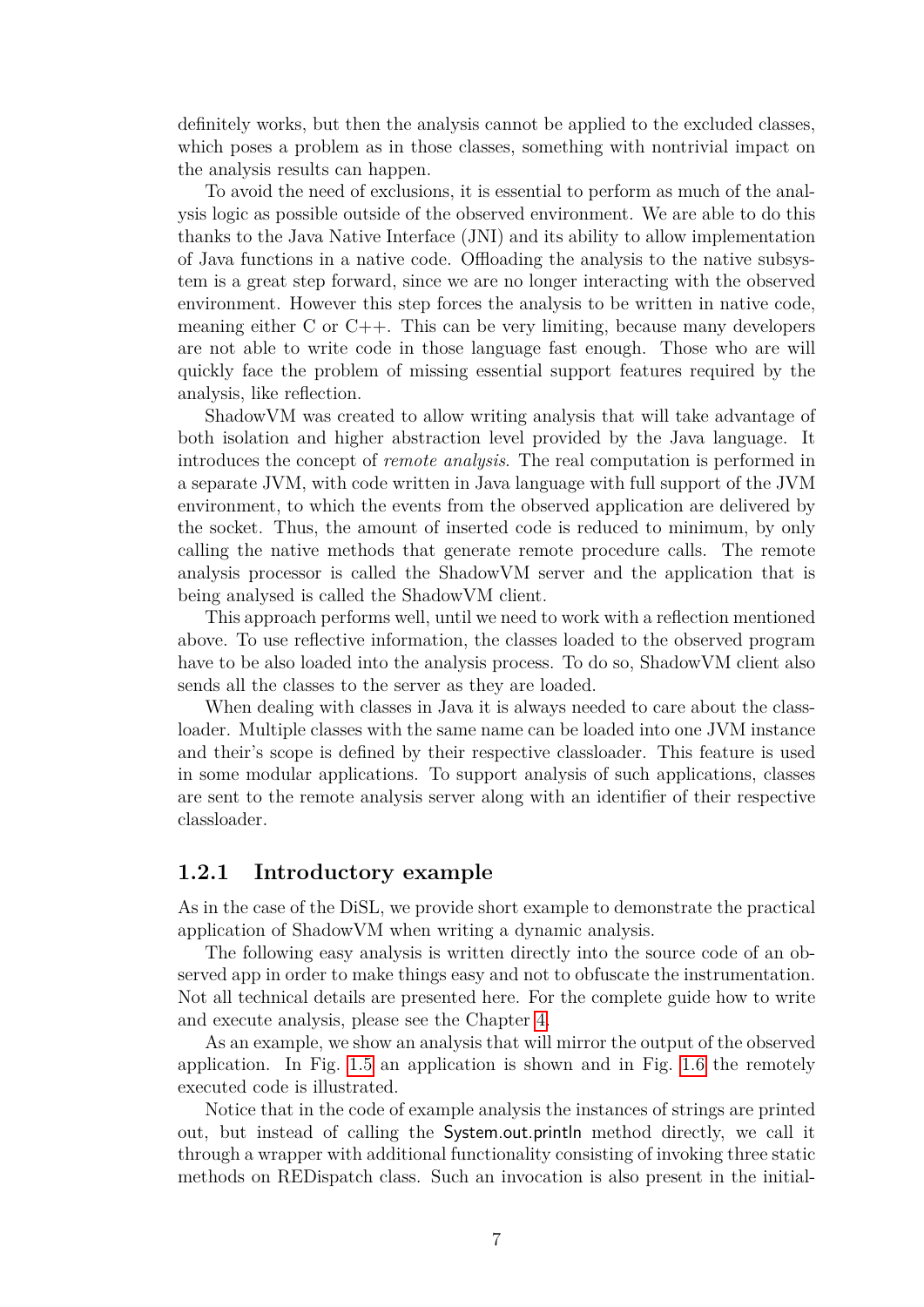```
package cz.uk.mff.kabelevi;
import ch.usi.dag.dislre.REDispatch;
class TargetClass{
   private static short anlMethodId = REDispatch.registerMethod(
       "cz.uk.mff.kabelevi.Analysis.printString"
   );
   public static void Main(void){
       for(Integer i = 0; i < 5; ++i) {
           printWithAnalytics(i.toString());
       }
   }
   public static void printWithAnalytics(object o){
       REDispatch.analysisStart(anlMethodId);
       REDispatch.sendObjectWithData(o);
       REDispatch.analysisEnd();
       System.out.println(o);
   }
}
```
<span id="page-11-0"></span>Figure 1.5: Analyzed app

isation of a static field anlMethodId. Those methods are the entry points to the analysis's native code.

Firstly, the registerMethod method generates a unique id for the method whose name is provided in the parameter and sends the signature-id pair to the analysis server. Then, each invocation of the printing method starts a remote procedure call of the method identified with the previously obtained ID. It packs the argument of the method, and ends the RPC. The remote call is then buffered inside the native code and sent to the analysis backend.

```
package cz.uk.mff.kabelevi;
class Analysis {
   public void printString(ShadowObject o){
       System.out.println(o);
   }
}
```
<span id="page-11-1"></span>Figure 1.6: Remote analysis code

In Fig. [1.6](#page-11-1) the referenced method from the previous class is displayed. It has to be in the classpath of the analysis server and its arguments must exactly match the arguments as shown in the previous figure between the analysisStart and analysisEnd methods. With this much code we achieved the desired result. The analysis will now print the same strings as the original application.

We can also notice here, that instead of using a method wrapper, we can take advantage of the instrumentation engine described in the previous section.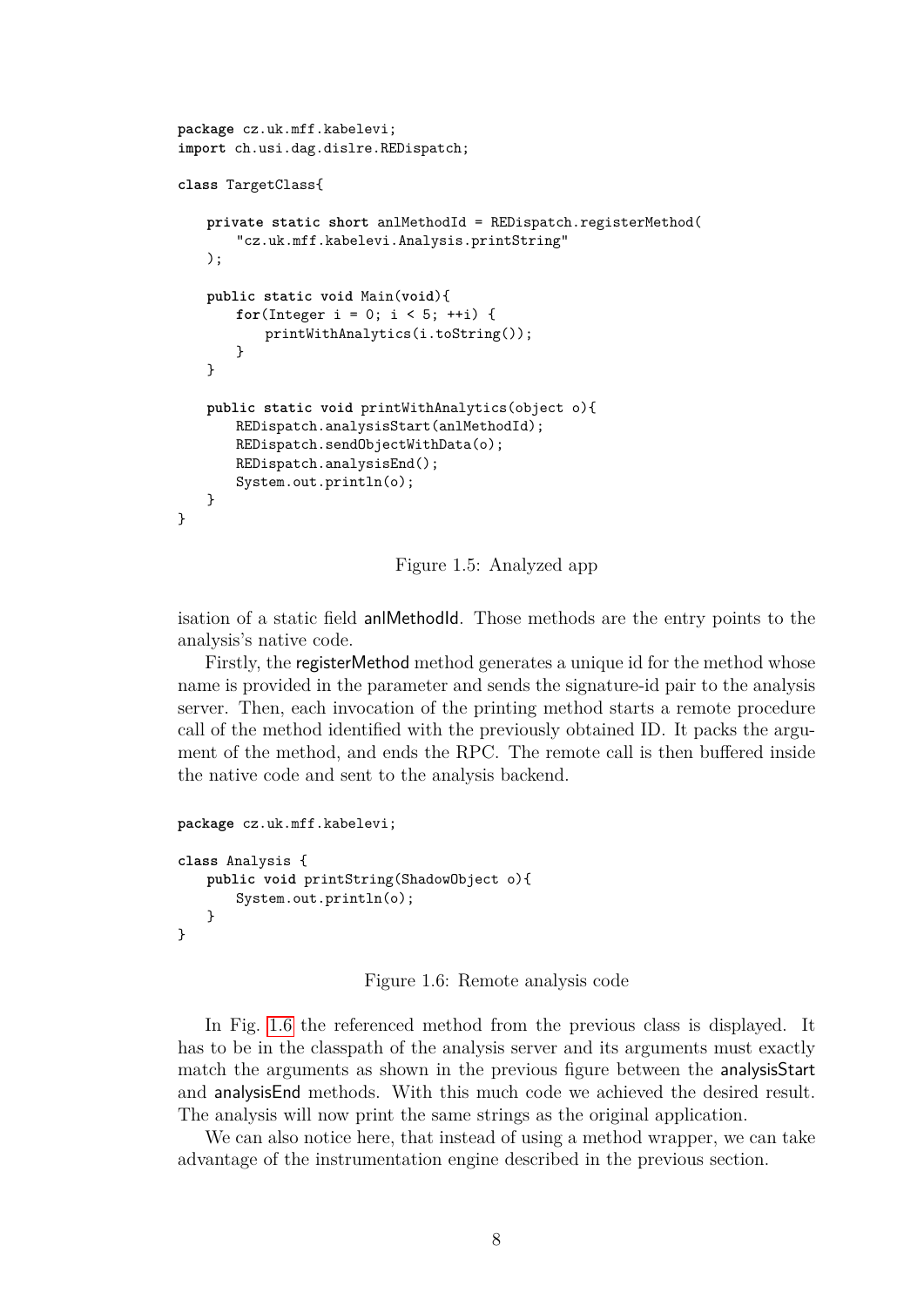# <span id="page-12-0"></span>**1.3 Goals**

In this chapter we described how both DiSL and ShadowVM clients send the classes from an observed virtual machine to their respective servers. DiSL to instrument them and ShadowVM to use their reflective information in analysis.

As both tools were used in practice it turns out that they were almost never used without one another. Therefore the classes were in most cases sent twice even though it would be enough to sent them once. This only stressed the observed application for no reason.

The goal of this thesis is to design a new server and protocol to provide both DiSL and ShadowVM functionalities packed together and spare the client side the unnecessary work.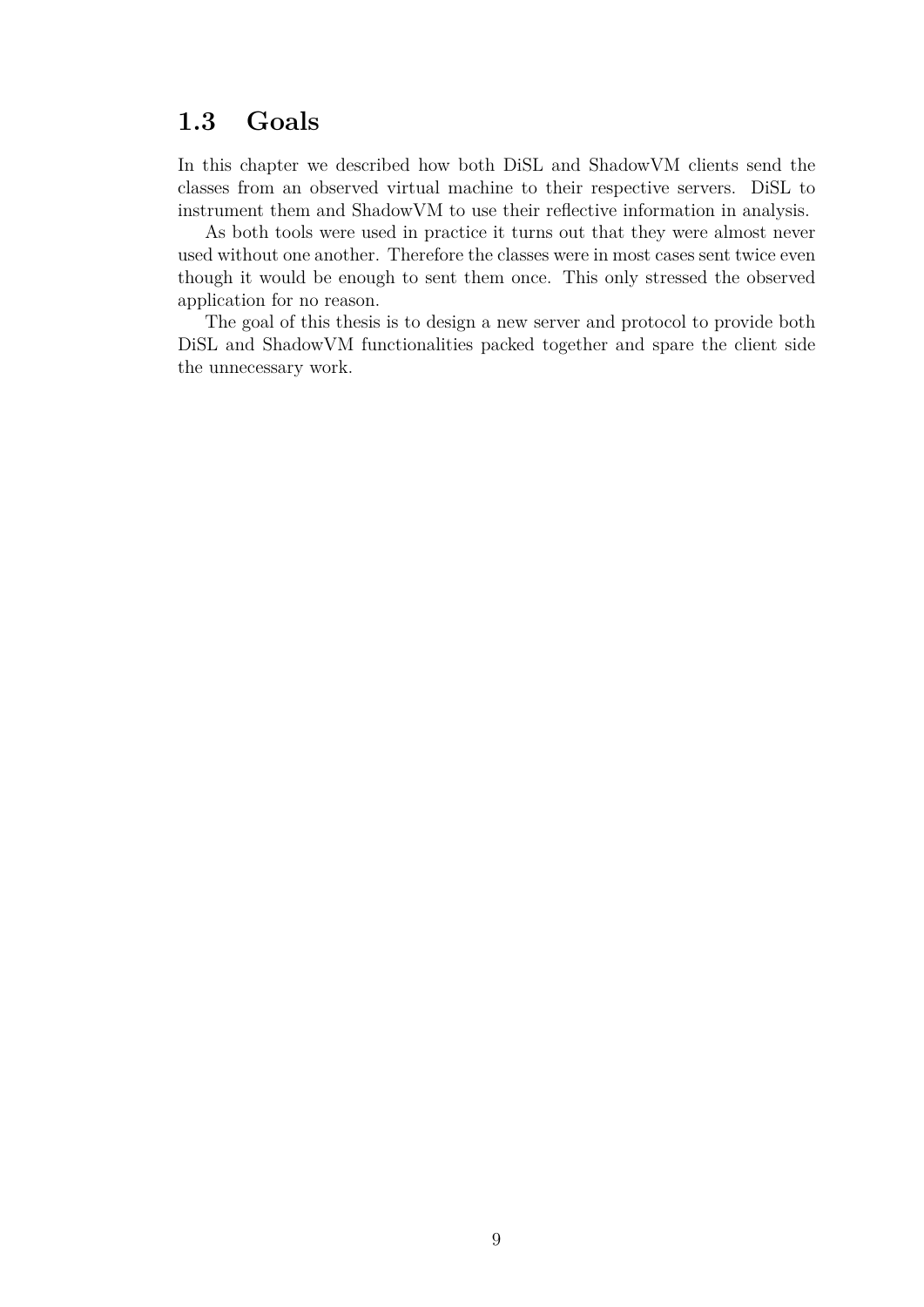# <span id="page-13-0"></span>**2. Overview of DiSL and ShadowVM**

In this chapter we describe the state of the real implementation with emphasis on problems, that are solved by this thesis. This chapter contains analysis of problems that we solved but we chose different name since the term *analysis* could be overloaded in current context.



<span id="page-13-2"></span>Figure 2.1: Original architecture as described in [\[7\]](#page-37-7)

Figure [2.1](#page-13-2) shows the architecture of DiSL and ShadowVM. The observed JVM running the analysed and instrumented application with plugged JVMTI agents is in the middle.

Number two on the left site, depicts the instrumentation server connected by a socket to the observed JVM. On the other side, with number three, there is the analysis server, again connected by a socket to the main process.

## <span id="page-13-1"></span>**2.1 General implementation properties**

This section outlines the general properties of the implementation as they appeared before the start of this work.

The whole DiSL software suite is maintained in one git repository hosted on the ObjectWeb consortium GitLab instance[1](#page-13-3) . The most visible thing worth mentioning is the source code organisation. All the source codes were located in subfolders of the root of the repository and everything was built using one huge all encompassing *build.xml* ant<sup>[2](#page-13-4)</sup> script. There is also the bin directory containing a launcher script written in python and examples directory where example applications of DiSL and ShadowVM are present as complete projects.

The most important directories and files of the repository are depicted in Figure [2.2.](#page-14-0) This solution was impractical. It caused mixing of dependencies of different parts of the suite, which either means the dependencies of the executables and libraries, or the build logic of C libraries and Java programs.

<span id="page-13-3"></span> $1$ http://disl.ow2.org

<span id="page-13-4"></span><sup>2</sup>https://ant.apache.org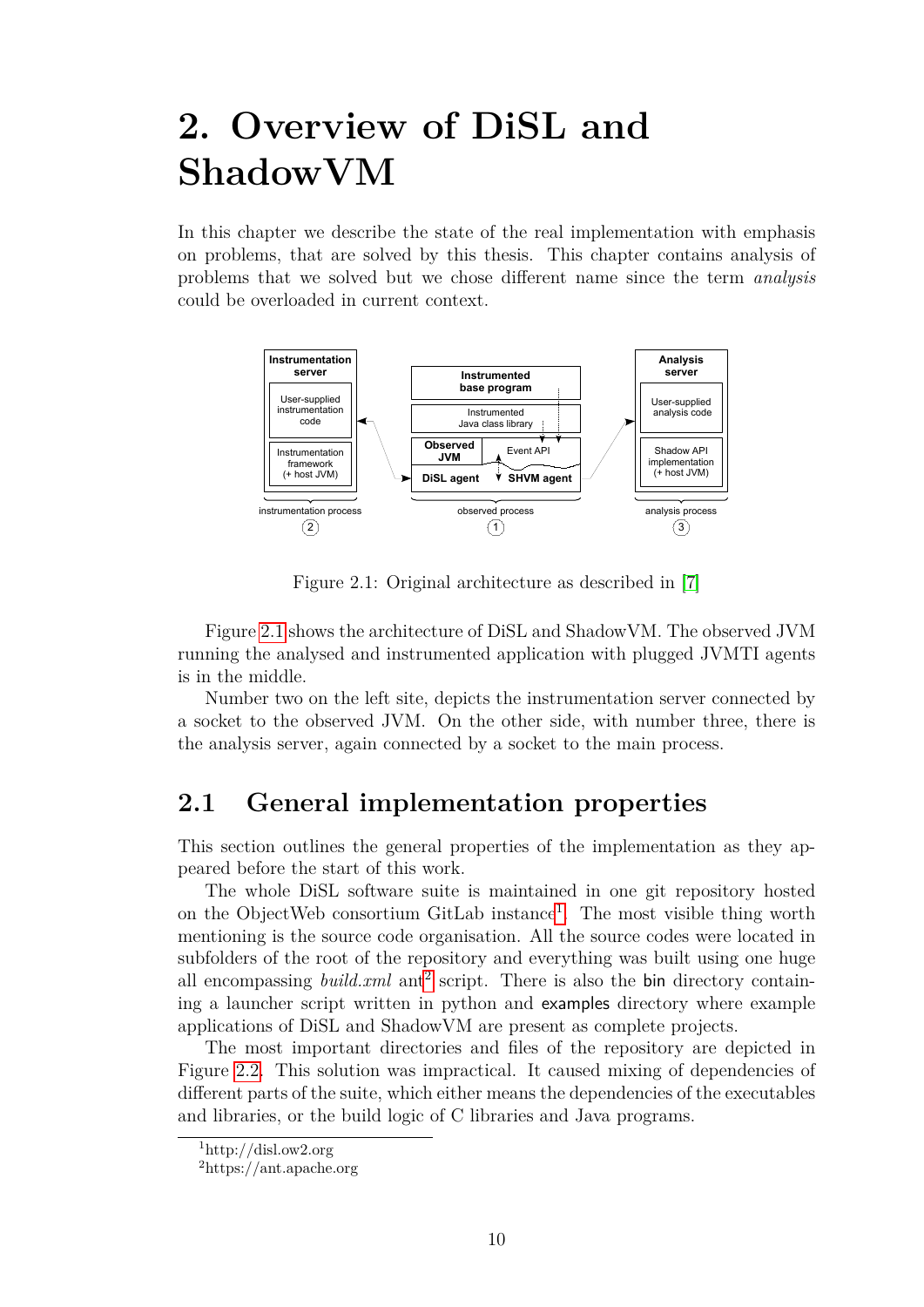disl/ bin/ disl.py examples/ src-disl/ src-disl-agent/ src-disl-proto/ dislserver.proto src-shvm/ src-shvm-agent/ build.xml README.md

<span id="page-14-0"></span>Figure 2.2: Original implementation repository layout (simplified)

#### **JVM properties**

Another concept present across the whole repository was the configuration by JVM properties. These are set on the command line when the JVM starts by the **-D** parameter. The properties can be obtained in the code by calling a static method getProperty on a System class in Java or by calling the GetSystemProperty method on a jvmti\* struct in C. This approach was chosen because it lets the developer access the parameter values without parsing the command line which means a lower start-up costs.

This is a great way of passing arguments to native agents as the other option here is to pass them concatenated in one string and then parse in C code. The C language does not provide convenient methods for direct strings manipulation and therefore parsing the arguments would be potentially insecure.

Unfortunately this approach was used also in the configurations of both servers and — even worse — in configuration of both the DiSL and ShadowVM libraries. It tempts the developer to misuse the ability to read the option anywhere in the application by accessing the global state. In the original implementation, methods deep in the library code were configuring themselves by reading the property set on the command line.

To make things even more confusing, the properties recognised by the application were not documented anywhere. The properties are also used by the JVM itself and an application has no possibility to warn the user about a misspelled property name, as it assumes, that the option is meant for configuring the Java runtime.

#### **Packages**

The whole Java codebase suffered from the misuse of the Java package concept. To give an example, the DiSL library had more than 20 packages. They were used to organise the source code in a way similar to the namespaces that are used in C#, i.e. to introduce the missing hierarchy into the source code organisation. The packages in Java, however were not meant to be used in this way, as they should rather represent a unit of reuse. As a consequence, almost all methods and classes were marked as public and exposed to the user as a public API.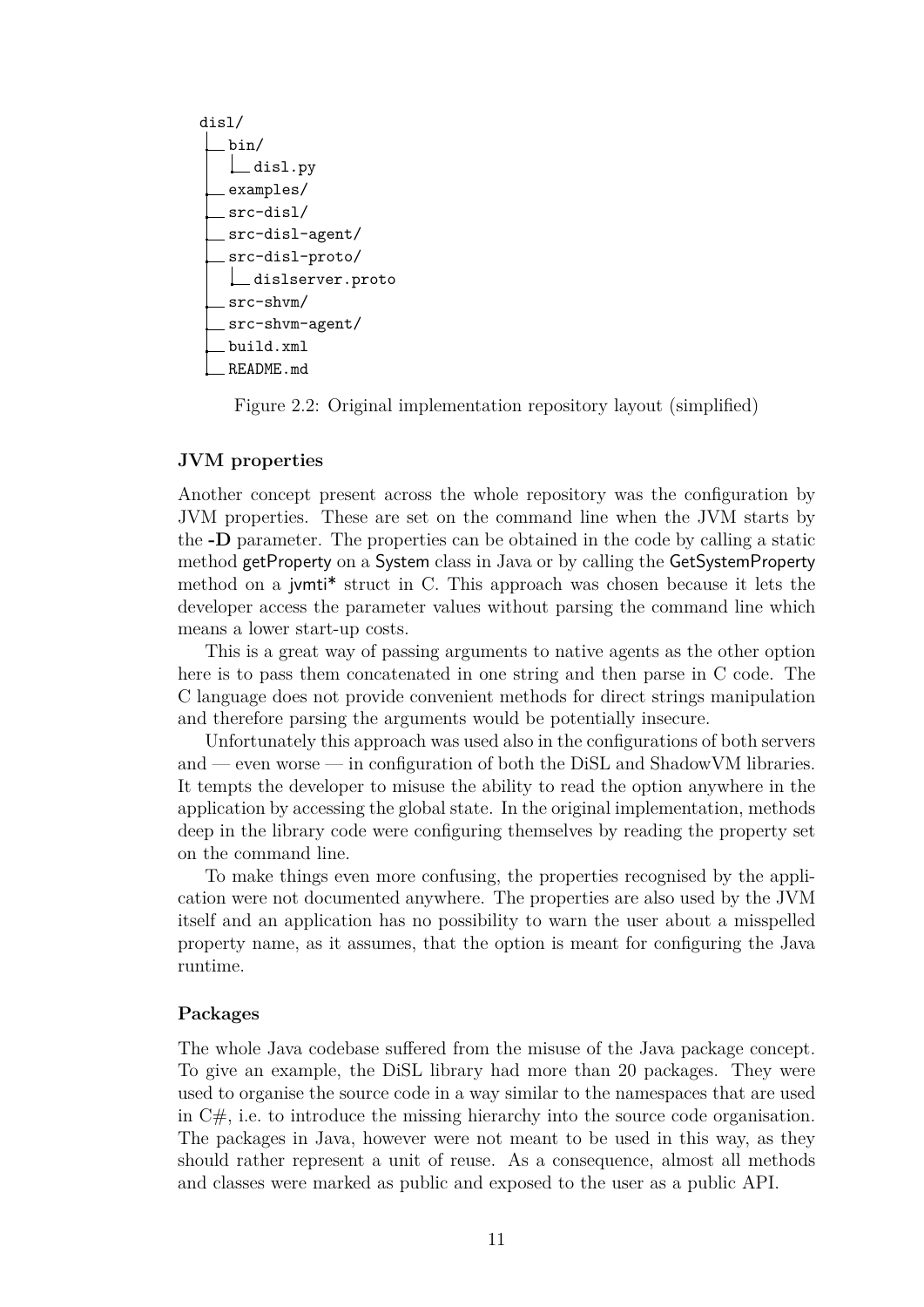|         | Event name $\parallel$ Event description                                                                                                                                                                                                    |
|---------|---------------------------------------------------------------------------------------------------------------------------------------------------------------------------------------------------------------------------------------------|
| VMStart |                                                                                                                                                                                                                                             |
| VMInit  | $\begin{array}{ l } \hline \text{The VM stopped booting} \\ \hline \text{The VM is initialized. All JVMTI events can be called} \hline \end{array}$                                                                                         |
|         |                                                                                                                                                                                                                                             |
|         |                                                                                                                                                                                                                                             |
|         | $\begin{tabular}{c} VMDeath \\ ClassFileLoad \\ ObjectFree \\ \end{tabular} \begin{tabular}{c} VM was terminated. \\ The *.class file is being loaded into JVM \\ Triggered by Garbage collector. Notify about object death. \end{tabular}$ |
|         |                                                                                                                                                                                                                                             |

<span id="page-15-3"></span>Figure 2.3: Some important JVMTI events

#### **Global variables**

The former implementation was written to only allow analysis/instrumentation of one process at the same time. As a consequence of such an approach mainly static methods and properties — which are i.e. global variables in Java — were used. As some internal data structures including caches were static, it was not possible to use multiple library instances in one process. This was very limitng for future improvements.

#### <span id="page-15-0"></span>**2.1.1 JVMTI**

The Java Virtual Machine Tool Interface<sup>[3](#page-15-2)</sup> is an interface provided by the JVM to developers to allow them to extend the functionality of the JVM by writing native agents in the  $C/C++$  programming language. Some of the actions exposed by the interface allow registering a handler for internal JVM events or allow registering JNI-compliant native-code implementations of Java methods.

Both DiSL and ShadowVM agents are using capabilities of the JVMTI interface to register event handlers. Moreover the ShadowVM client also provides native implementation of the analysis related functions.

Some events that are importat for us are shown in Figure [2.3.](#page-15-3) The event handlers have the form of standard C functions. Their parameters must correspond with the JVMTI specification of the concrete handler. The handler gets all the event context in the parameters. For example the objectFree handler has two parameters — the pointer to JVMTI environment and the identifier of object that is being freed.

### <span id="page-15-1"></span>**2.2 DiSL**

In the original implementation, both agent and server were written in a way that allowed them to work only in a one-to-one scenario.

The original implementation consisted of four basic modules, although as mentioned in Section [2.1,](#page-13-1) they were not really modules in the common sense, as they shared a lot of code and dependencies. The three main modules were: native JVM agent, instrumentation library, server and public API and the DiSL bypass package.

<span id="page-15-2"></span><sup>3</sup>https://docs.oracle.com/javase/8/docs/platform/jvmti/jvmti.html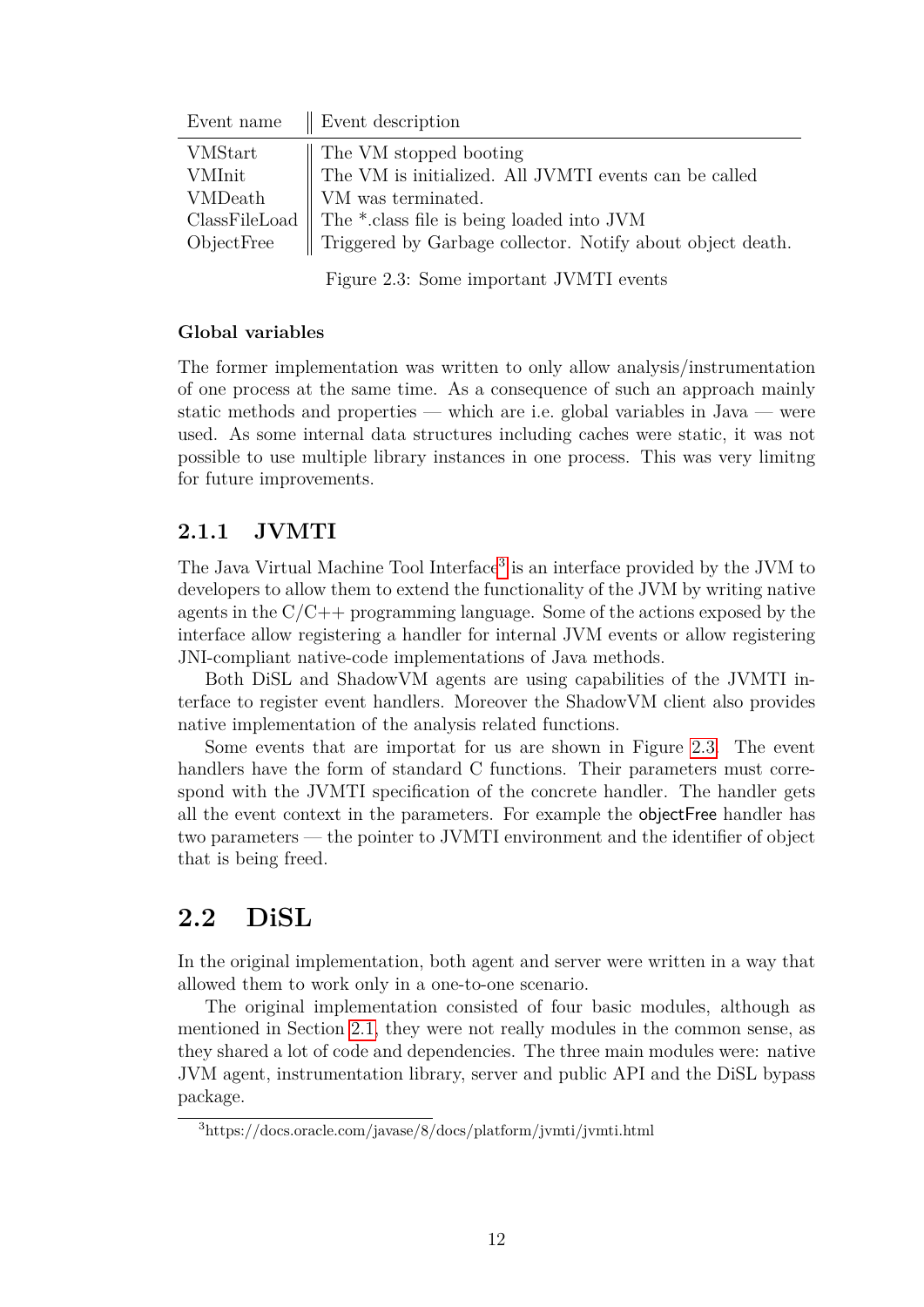#### <span id="page-16-0"></span>**2.2.1 Server**

The server and the instrumentation library were both placed in the src-disl directory as a single code base. The disadvantage of this arrangement was that the library and the server did not have their responsibilities clearly divided. Part of the network handling system was in the instrumentation library and the server did some non-trivial manipulation with the requests.

The main packages in src-disl directory were the ch.usi.dag.disl containing the source codes and other packages related to instrumentation itself and the ch.usi.dag.dislserver with the server logic.

The instrumentation *\*.jar* files were specified in the classpath of server process. The DiSL library loaded the classes using the system classloader.

### <span id="page-16-1"></span>**2.2.2 Agent**

The DiSL agent was written in the C language and placed in the src-disl-agent directory. Although it was possible to develop it in the  $C++$  language, C was chosen because it is easy to use. The agent takes advantage of features provided by JVMTI [2.1.1.](#page-15-0)

This agent is passed to the observed program JVM instance by the -agentpath option and is then notified about the events in the Java runtime.

Below a more in-depth description of the events handled by DiSL agent is provided.

#### **Events description**

- **JVM Init** Update the instrumentation options to reflect that the JVM stopped booting.
- **JVM Start** Just write that the JVM has started and any related function can be executed safely.
- **JVM Death** Stop the connections, stop the threadpool.
- **ClassFileLoadHook** The essential hook that allows DiSL to work. This event is triggered when the JVM loads a file with a new class. As an parameter, the hook gets right the loaded bytecode and a pointer where to save the redefined bytecode. The original class is then sent to the server where is instrumented, then is received and placed to the appropriate position in the memory. The whole process is done synchronously and thus it is viable to make it as fast as possible.

### <span id="page-16-2"></span>**2.2.3 Network communication**

The DiSL agent, as written before the beginning of this work, used the concept of thread pool to manage the opened connections to the server. Every application thread that wanted to instrument some class took a connection from the pool, and put it back when the request was completed. This was done lazily so that a new connection was not created before it was really necessary. Specifically, single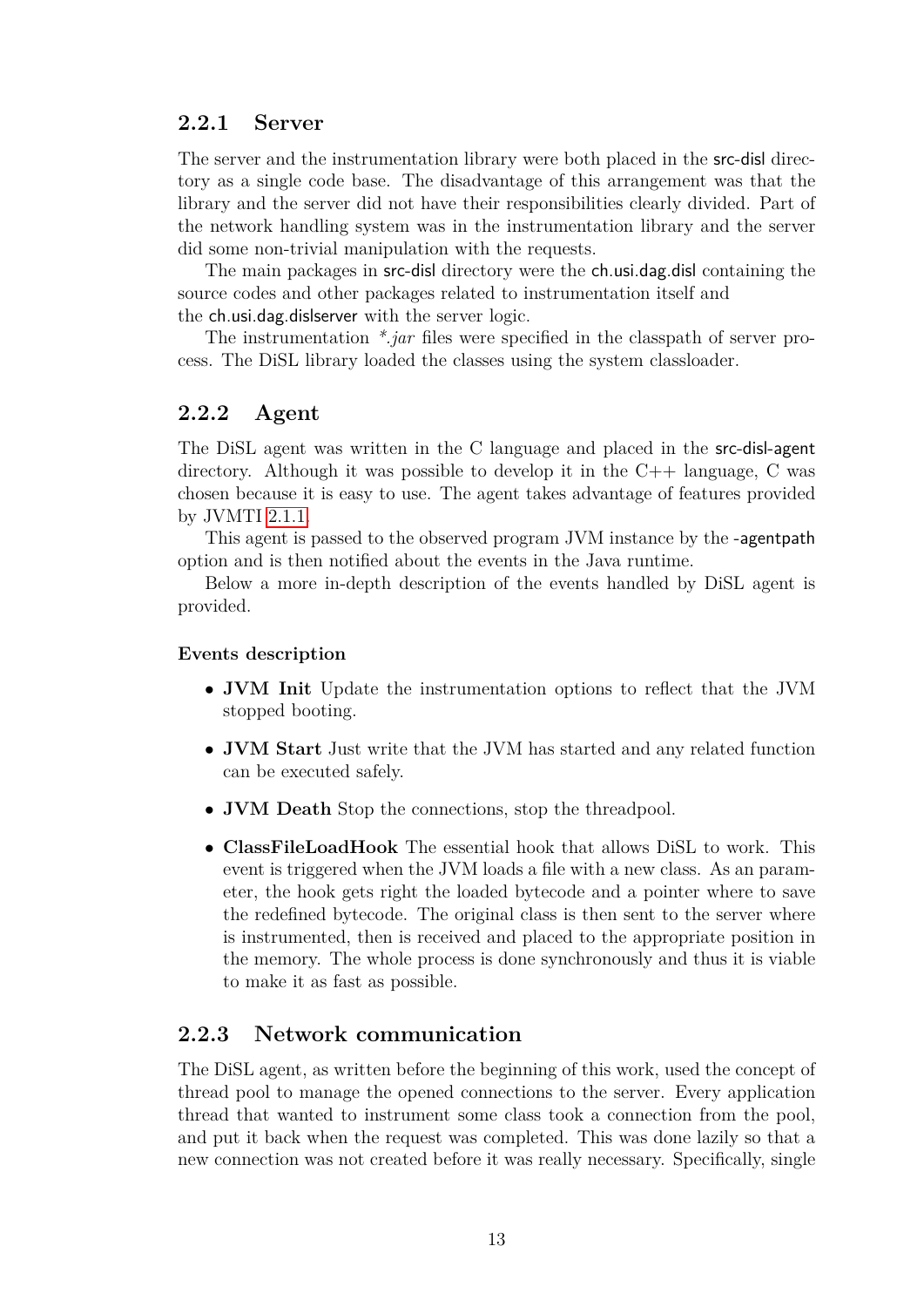| Message                | Use case                                                                                                                    |
|------------------------|-----------------------------------------------------------------------------------------------------------------------------|
| InstrumentClassRequest | Send the class to the server for instrumentation<br>Instrument ClassResponse Send the instrumented class back to the client |

Figure 2.4: Types of messages used in instrumentation

threaded application creates only one connection to the server. This construction was called *connection pool*.

To handle the requests efficiently on the server side, each connection was also managed by a single thread which requires the inner structures of the instrumentation library to be thread-safe.

#### <span id="page-17-1"></span>**Protocol Buffers**

The data transfer itself was not written manually but instead the Protocol buffers<sup>[4](#page-17-0)</sup> library was used.

The Protocol buffers is a software suite that aims to facilitate the process of developing message based network protocols. The suite is developed and maintained by the Google company. It allows the developer to describe the structure of the messages using a special syntax in a file with the *\*.proto* extension and then to use a dedicated compiler to generate the source codes for desired programming language.

In our case, it is the output to the Java language using the official Google compiler. The C language output is generated by the community driven opensource implementation, because the official one provides only a C++ output.

The generated code creates a higher level of abstraction to the raw network transferred data and provides a native interface in a given programming language. Java generates classes with properties that correspond to its message fields. In C a similar approach is used with structs instead of classes.

When using the protocol buffers, one must realise that the suite only helps to serialise and deserialise the messages. It does not affect the way of how messages are transferred over the network. To successfully send and receive messages it is crucial to send the message's length first, and then on the other side read the proper amount of data. Without sending the length, the library is not able to parse the data directly from a stream.

Also, the protocol cannot effectively recognise the type of a message that was delivered. Therefore it is required to pack all the client messages in one client supermessage and all the server messages in one server supermessage with two fields. One for the data itself and one for the type identifier.

The usage of the protocol buffers has many advantages that simplify development. Mainly it guarantees, that both sides will use the same version of protocol and gets rid of the programmer's need to hassle with a low level abstractions, such as the network byte ordering. The only disadvantage worth of mentioning is another dependency added to the repository.

<span id="page-17-0"></span><sup>4</sup>https://developers.google.com/protocol-buffers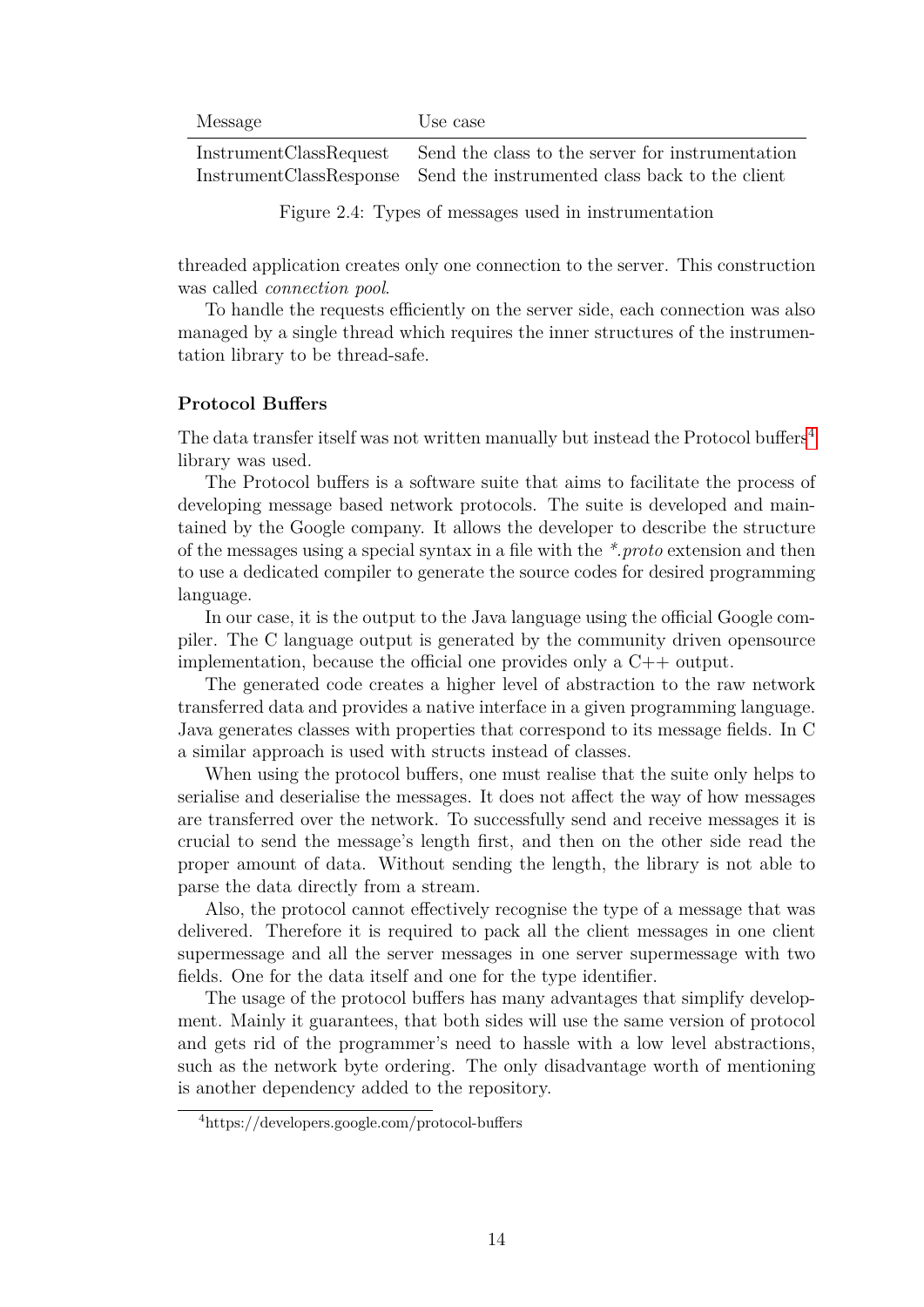Method name Method purpose

| analysisStart | Initiate new RPC to the server            |
|---------------|-------------------------------------------|
| sendObject    | Sends the object instance to the analysis |
| sendLong      | Sends one long to the analysis.           |
| analysisEnd   | Ends the RPC and sends the data           |

<span id="page-18-3"></span>Figure 2.5: Some of the native methods provided by ShadowVM agent

### <span id="page-18-0"></span>**2.3 ShadowVM**

ShadowVM was built using similar concepts as the DiSL suite. Some of the code was even shared between them. Many of the classes still have the RE prefix, which is abbreviation of the legacy name — Remote Evaluation. The sources were located in src-shvm directory.

The suite consists of a native agent, an analysis server providing the shdow object programming model and the REDispatch package with API exposed to the analysed virtual machine.

At its core, ShadowVM just transfers the analysis method invocations to the remote process using the Remote Procedure Call (RPC).

#### <span id="page-18-1"></span>**2.3.1 Server**

As in the DiSL, here we also encountered the problem of misusing the java packages as a replacement for namespaces. Moreover, the server part and the shadow object programming model were not separated so for example the network data unmarshalling was performed inside the object model library. This is definitely violation of the single responsibility principle. It leads to duplicite code and complicates any future modification of the library as it forces the developer to hassle with problems unrelated to analysis itself.

The server part itself was really simple, having only about three different classes.

#### <span id="page-18-2"></span>**2.3.2 Agent**

The ShadowVM agent was a bit more complicated than its DiSL sibling. It was caused mainly by a higher number of managed events and by the need of object tagging.

The networking model of the ShadowVM is different from that of DiSL, presented in Section [2.2.3.](#page-16-2) It does not use a connection pool to manage connections to the server, but instead it involves one dedicated sender thread that takes care of sending the data out. It was a sufficient solution, as this agent was not required to receive the responses and thus the data were written into the buffer queue and the thread continued. This also implies, that only one connection with the server was initiated.

The agent also exposes a set of native functions. These are implemented in native code and when the agent is loaded they are registered in the JVM and can be called from Java programs. These methods are members of the REDispatch and some of them are illustrated in Figure [2.5.](#page-18-3)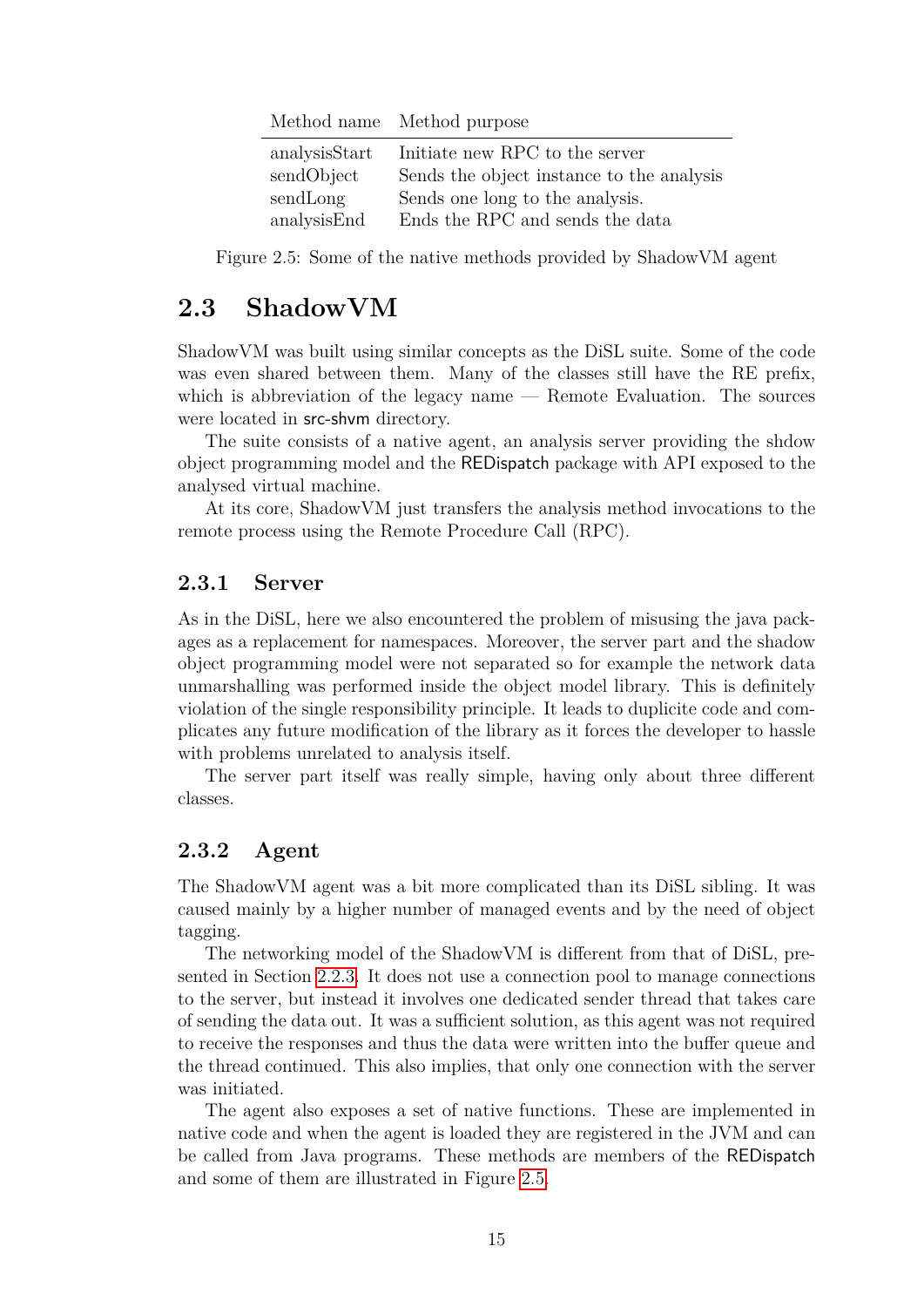Methods similar to sendLong are available for all primitive types of Java language.

#### **Object tagging**

Since we need to send instances of objects to the server (including the instances of type java.lang.class), we need to uniquely identify the instances. When an agent is invoked by the JVMTI event (or when sending the object in the native RE-Dispatch.sendObject method) the reference is obtained as an identifier. However, since Java is a managed language, its core component is the garbage collector and with garbage collection involved, reference validity is limited by it's next run.

JVMTI guarantees that the reference that we get as an argument in an event handler will not be invalidated before the handler returns. Unfortunately, that is not enough to effectively recognise the instances between different entries of the native code. To solve this issue the JVM provides a feature called *ObjectTagging*. By using this feature the agent can tag an instance of an object with a user-defined 64bit long number.

To make the things more complicated, reading and writing the tags is internally done synchronously. This is definitely something that the event handler should avoid, as the observed program execution could be stopped as handler waits for the lock which might be a non-trivial time in some parallel applications.

To avoid this, the agent only writes down the objects that need to be tagged and enqueues this information to a queue along with the data that is being sent to the server. The thread that dequeues the item then performs the tagging. But here the reference is leaving the scope of the event handler, so the JVM does not guarantee the reference's validity. Fortunately, the JVMTI has an API call that allows the agent to request validity for a longer time. This is possible, but again it will hurt the JVM performance when holding it for too long, as it means effectively disabling garbage collection. And in this case it could take a long time if the dequeueing thread is a sending thread that is waiting for some  $I/O$  action.

In order to perform the essential tagging and minimise the impact on the performance of the Java runtime, a compromise was chosen. Another dedicated thread was created to be the consumer of the tagging queue events and the producer for the sender thread queue.

#### <span id="page-19-0"></span>**2.3.3 Network communication**

The network communication was done in the most straightforward way packing the data to the buffer, starting with the message length, followed by the message identifier and data itself. Such a buffer was written to the socket and received and unmarshalled on the other side.

No library was used and both the server and agent had to be kept in sync manually in order to communicate properly. Furthermore, the precise message format was exposed to the developer at bit-level, forcing the programmer to hassle with the details such as network byte ordering on a significantly lower level of abstraction than the rest of the code.

It is obvious, that it was very error prone to maintain this codebase and was very time consuming to add a new feature.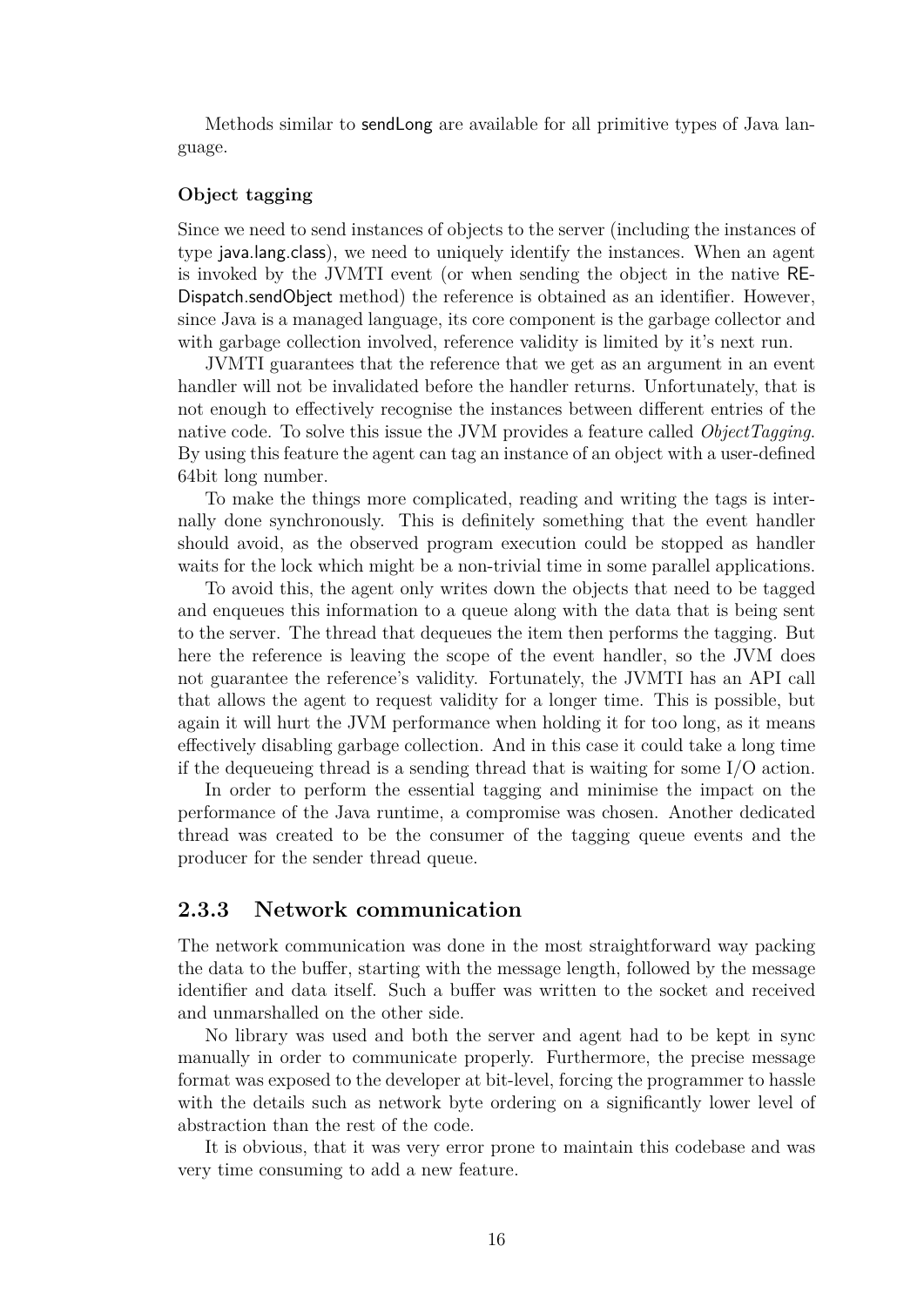In Figure [2.6](#page-20-1) the types of messages sent during the instrumentation are shown. When compared to the DiSL messages, the important difference is that they do not have qualified names.

#### Message

Register analysis method on the server Send the class bytecode to the server Send the class information to the server Notify the server about the object death Send string information to the server Send thread information to the server Notify the server about the thread end Invoke the analysis method on the server

<span id="page-20-1"></span>Figure 2.6: Analysis related messages

# <span id="page-20-0"></span>**2.4 Specific goals**

At the end of Chapter [1](#page-5-0) we described general goals of this thesis. In this section we describe the specific goals according to the analysis of DiSL and ShadowVM tools.

- **Session support** We want to use multiple instances of DiSL and ShadowVM libraries in single process.
- **Traffic optimization** Both DiSL and ShadowVM transfer the classes to their respective servers. This however only stresses the observed JVM and the main goal is to optimize this behaviour. The only way how to do this is merging both servers into one process.
	- **– Protocol** We want to migrate the communication protocol of ShadowVM to Protocol Buffers and possibly merge into the DiSL protocol. This is also essential to support communication with merged server as the messages will be transferred using common socket.
- **Refactoring and responsibility segregation** We want to update the directory structure to better reflect the semantics of the code. This includes refactoring of the build system to increase modularity of the whole repository as well as flattening the package structure. We also want to strictly define the responsibilities of the modules and to create clear interfaces that will allow reusing them.
- **Ease of use** Since we are going to change the original implementation in a non-trivial way, we have a lot of opportunities to introduce the changes in the way of how the suite is used. We want to use these opportunities to improve the usability for DiSL users — the analysis developers.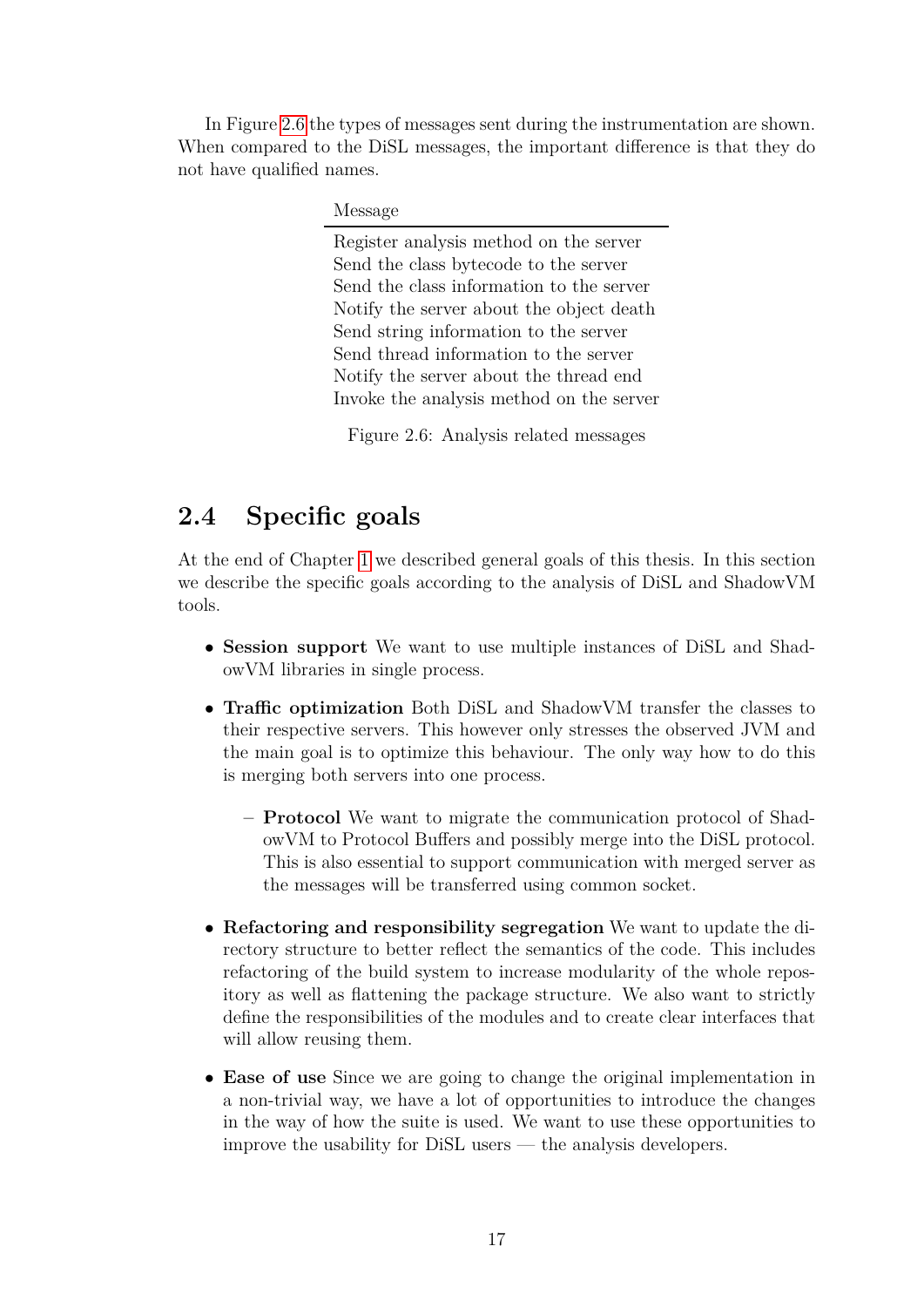# <span id="page-21-0"></span>**3. New implementation**

In this chapter we will discuss our new implementation, we will solve our goals and discuss the obstacles we had to overcome to achieve them.

## <span id="page-21-1"></span>**3.1 Session support**

In the context of this work sessions represent the feature of using a single server instance to analyze multiple clients. This includes analyzing multiple different clients simultaneously, a single client multiple times or combination of both.

To do so we had to rewrite the internal representation of some data structures in DiSL and ShadowVM libraries to be non-static. The task was really complicated, because when global variables were used, there was no need to pass any instances to method calls. Therefore we had to reimplement almost half of the methods in both libraries to pass references to data-structure instances. Some methods are called through many intermediate methods and the reference must be passed to all of them.

For instrumentation this also meant to change the way how *\*.jar* files with instrumentation are passed to the server. The original implementation loaded them using the system classloader from its classpath. This approach is however not possible when multiple different clients with multiple different instrumentations are connected. We decided to change the process of loading instrumentation so that the path to it is now provided to the agent and the agent sends the file to server.

It was also required to store the data on the server in some way and thus to identify the session with a unique key. But if the agent generates its own key and sends it to the server, there might be a possible clash. To prevent such collision we implemented the two way handshake. The client requests the session key from the server, the server respond with a key or possibly with an error. Once the client has the session key assigned, it sends the files with instrumentation to the server. The session specific messages are shown in Figure [3.2](#page-24-1) in section **General messages**. The instrumentation related messages are in section **DiSL messages**.

The server loads the instrumentation files using a session-specific classloader so that the loaded classes can be thrown away when the session terminates, but the native reflection support can be used to parse the instrumentation for weaver purposes. Using the session specific classloader also prevents name clashes in case that multiple clients are using same names for instrumentation classes<sup>[1](#page-21-2)</sup>.

For analysis the classes are still passed to the server in the classpath and loaded using the system classloader. It doesn't prevent name clashes, but we decided so just because the instrumentation could rely on some external libraries. When the analysis is packed together with all its dependencies, the resulting *\*.jar* file can be too large to send it over the socket to the server. It would also mean to rewrite the analysis library to work with session specific classloader in the same way as the DiSL library does. Nonetheless such a modification will maybe require

<span id="page-21-2"></span><sup>&</sup>lt;sup>1</sup>That is a very common case. Instrumentation classes are often named just DiSL-Class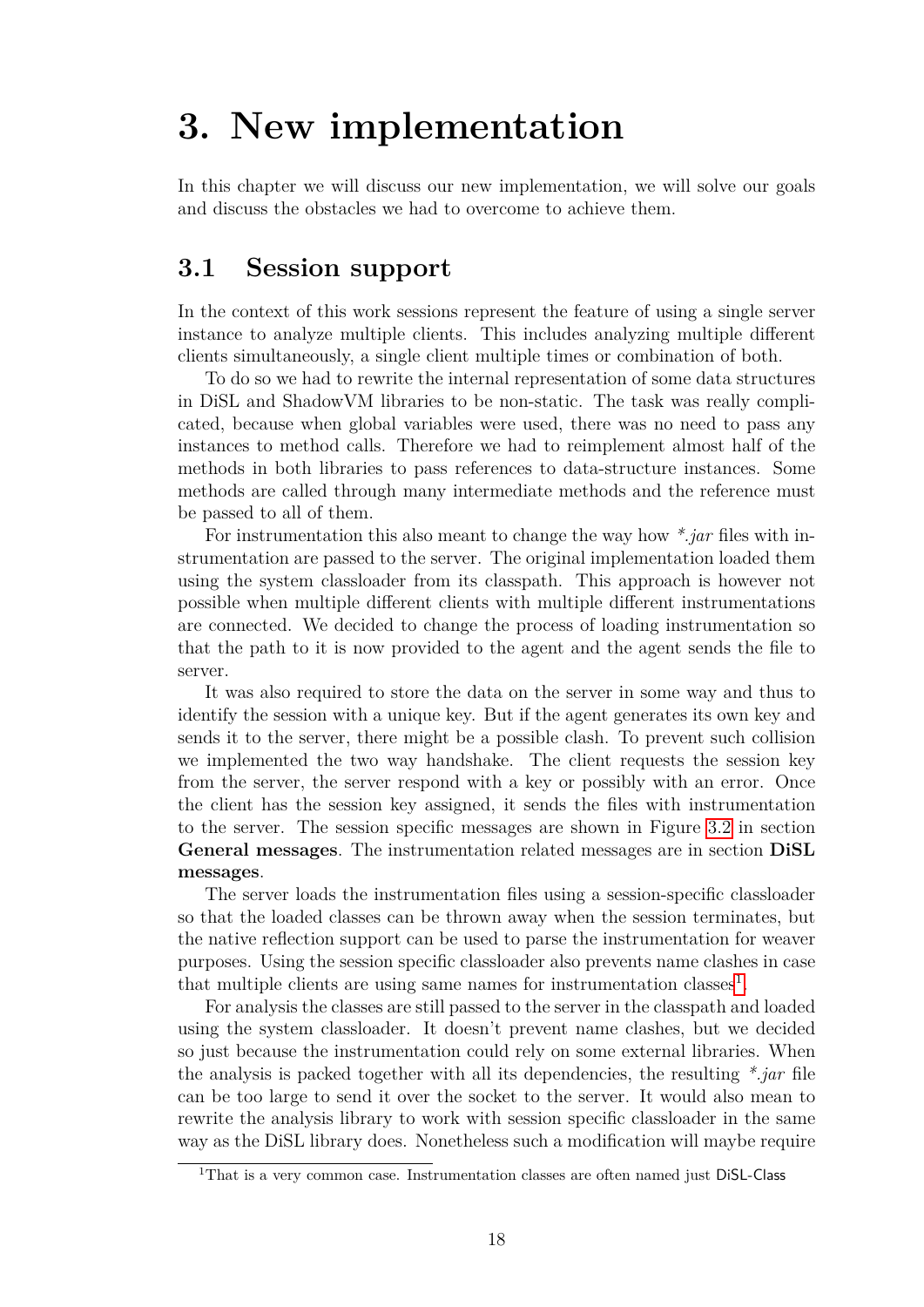rewriting the library from scratch.

### <span id="page-22-0"></span>**3.2 Traffic optimization**

As explained in Chapter [1,](#page-5-0) both DiSL and ShadowVM transfer the loaded classes to their respective servers. DiSL to instrument them and ShadowVM to build its reflective information tree for analysis purposes. In both cases the transferred data are the same.

As the tools were used over the time, it turned out that they are almost never used on their own but 99% of the time they are used together. This finding draws attention to the fact that that in most cases, sending the classes twice only burdens the observed virtual machine. Also we need to share the reflection information to make it available in the ShadowVM immediately after the class is instrumented. In this context we decided to merge both servers into one so that they are able to share the received class data.

We decided to obsolete both former servers and write a new one, integrating both DiSL and ShadowVM backends. The new architecture is shown in Figure [3.1.](#page-22-1) The server is placed at the right side with number two, combining the functionalities of both obsoleted servers that were described in Chapter [2](#page-13-0) and shown in Figure [2.1](#page-13-2)



<span id="page-22-1"></span>Figure 3.1: New architecture

With the new server, there were three possible ways of how to realise the data sharing between both backends. The most convenient one was to modify both libraries to use the same internal data representation to store the received classes and then simply provide them with the reference to the shared storage. Although this would be the best solution, it involves modifying both libraries in a non-trivial way or maybe even rewriting them from scratch, which is outside the scope of this thesis.

The following two solutions are almost equivalet in terms of complexity. One of them means receiving the classbytes in the DiSL InstrumentationRequest message, putting them in a cache and sending the ShadowVM new class message with the name and classloader tag only and then retrieve the classbytes from the cache. The second solution just lets the InstrumentationRequest dispatch in the ShadowVM library instead of the new class message, as they carry the same data. In this case the new class message is not even set.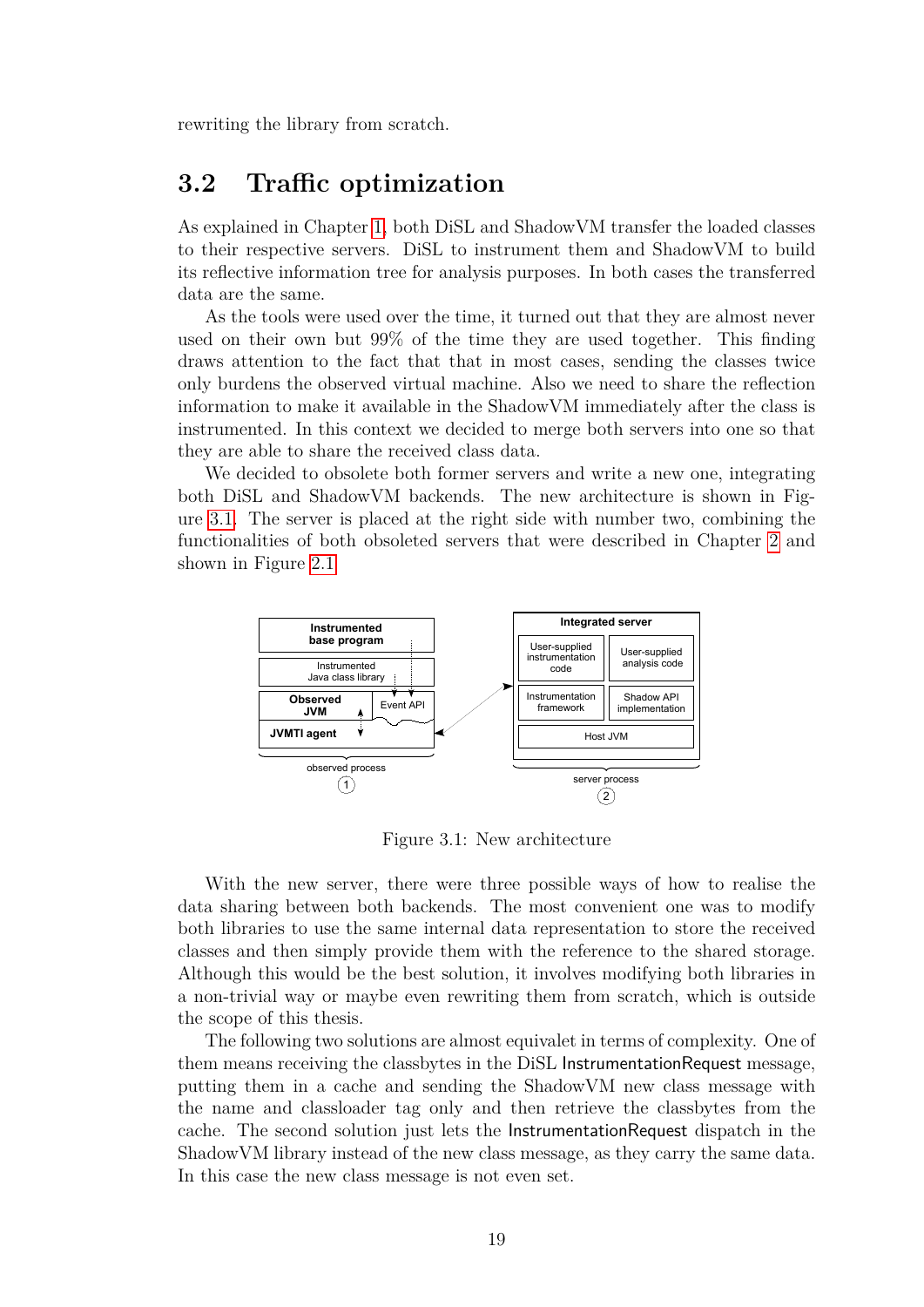Independently of the chosen method we need to transfer the DiSL message before the ShadowVM message. As reported in Chapter [2,](#page-13-0) each message was sent in the ClassFileLoadHook event handler of a different agent. The crucial thing here is that JVMTI does not offer an API to ensure the event handling order. It does make a sense, from the point of the JVMTI since many agents from different developers can be loaded inside, but to our need it is very limiting.

To solve this issue, we decided to merge the agents together and ensure the proper event ordering by simply calling the instrumentation agent first. This brought us a few benefits. It reduced the amount of total C lines of code as a lot of functionality was duplicated in both agents and we got the seession support in ShadowVM almost for free. The sessions now identify not only the instrumentation context, but provide also the identification of the analyzed VM.

On the other hand, merging the agents also revealed some obstacles. As a consequence the unified agent contained two different networking models and was connected to the server using not one, not even two, but potentially a even higher number of connections, each using a different protocol. This permitted using a single agent with multiple servers, but it was found irrelevant and in order to tidy the codebase we decided to pass all the messages through a single connection. To achieve this it was necessary to create a single protocol and because the ShadowVM still used the manually defined data format it was also necessary to migrate the ShadowVM to protocol buffers.

In the ShadowVM library the network unmarshalling was moved away from library code and the library was closed behind the minimalistic API.

The ShadowVM model with dedicated sender thread was however designed to only send messages to server but not to receive responses. In DiSL this was allowed by using multiple connections. When migrated to a single connection, this was now essentially impossible. The instrumentation needs to wait to the response, but we have only sender thread and the sender thread cannot wait for because it needs to send data as fast as possible.

Therefore we implemented a new receiver thread. This thread only waits for incomminng data on the connection that we already have estabilished to our server. When done so, we can receive the data, but we have no option to pass them back to the original thread that initiated the communication and we don't have an option to wake the thread up. To solve this issue, we introduced *asynchronous network tasks*.

The asynchronous network task is initiated by calling the function

send and receive. This function has a blocking semantics. It takes the request as a parameter and returns the response. Internally it creates a struct with conditional variable, pointer to request and pointer to response. The struct is then enqueued to the sender queue and the function hangs on the conditional variable. Once the sender thread receives this struct, it generates unique id for the request and sends the data to the server along with the id. The struct is then saved to the hashtable with the id as a key. When the receiver thread obtains a response, it takes the struct from hashtable, writes the correct address to the response pointer and wakes up the source thread using the conditional variable from struct.

To support this we also needed to update the protocol messages to carry the request and response id.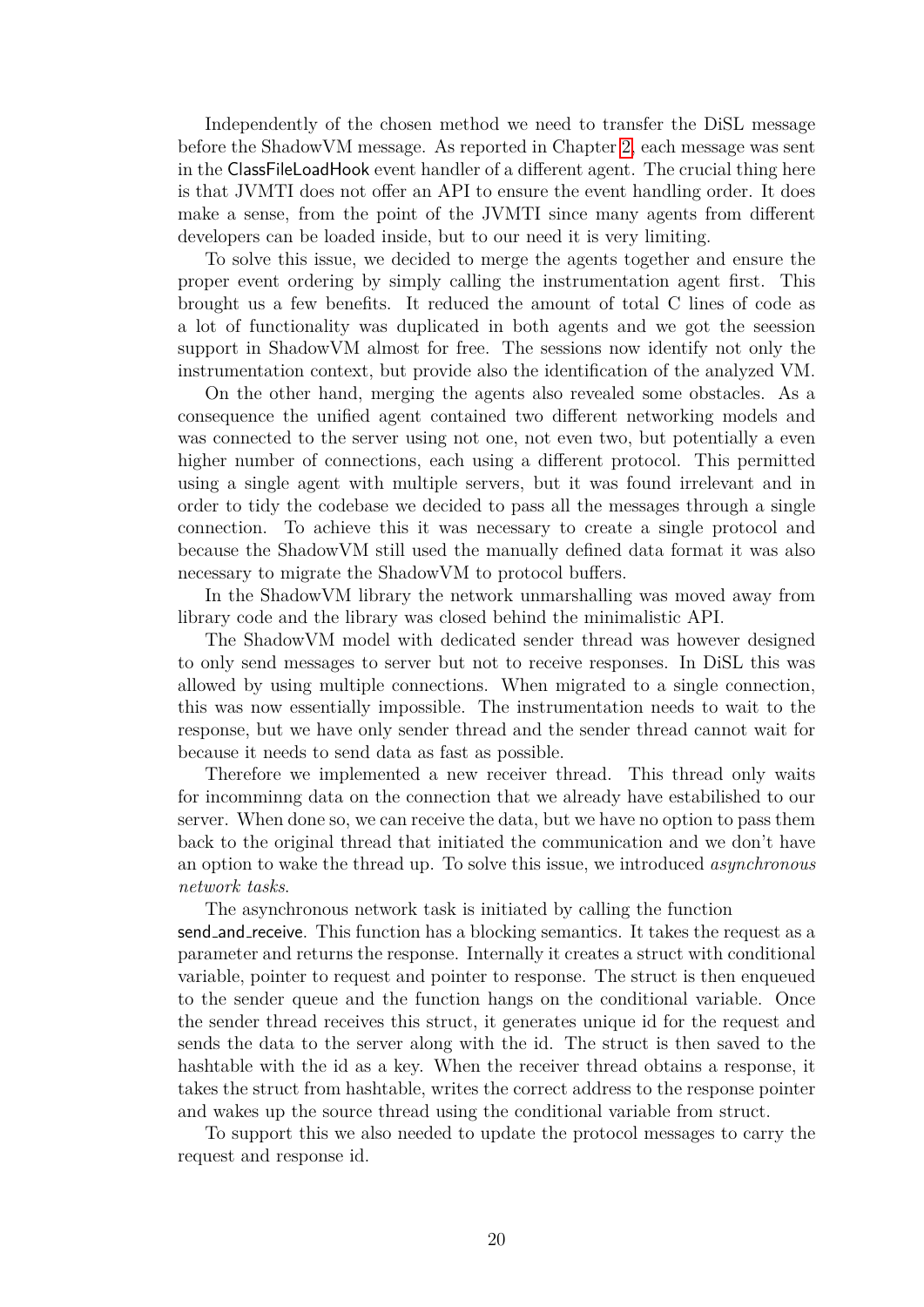### <span id="page-24-0"></span>**3.2.1 Protocol**

As was stated in the Subsection [2.2.3](#page-17-1) Protocol Buffers provide many advantages for the developement of the network applications and therefore migrating the ShadowVM to use this library was only a matter of time. Due to the clean separation of network related code in the previous implementation of ShadowVM agent, the migration only meant creating a new protocol. New types of messages are illustrated in Fig. [3.2](#page-24-1) in section **ShadowVM messages**.

| General messages    | Meaning                                          |
|---------------------|--------------------------------------------------|
| SessionInitRequest  | Ask the server about new session ID              |
| SessionInitResponse | Send the session id or error to the client       |
| ConnectionClose     | Notify server that the JVM stopped.              |
| DiSL messages       | Meaning                                          |
| InstrDelivery       | Send the instrumentation jars to the server      |
| InstrAcceptConf     | Notify the client, if instrumentation was ok     |
| InstrClassRequest   | Send the class to the server for instrumentation |
| InstrClassResponse  | Sends the instrumented class back to client      |
| Shadow VM messages  | Meaning                                          |
| Analyze             | Remote Procedure Call                            |
| ClassInfo           | Send class info to the server                    |
| <b>NewClass</b>     | Send new class bytes to the server               |
| ObjectFree          | Notify server about object death                 |
| RegisterAnalysis    | Register method id on the server                 |
| StringInfo          | Send the string content to the server            |
| ThreadInfo          | Send the thread data to the server               |
| ThreadEnd           | Notify the server about thread end               |

<span id="page-24-1"></span>Figure 3.2: The complete new protocol

Unfortunately not all types of messages could be fully migrated to the Protocol Buffers. Fully migrated means completely avoiding manual manipulation with data in buffers. Fortunately the only message which was impossible to describe using the language provided by the protocol buffers is the analyse message. Not only that it is not possible because the message format is dependent on the particular analysis and thus is not known at a compile time but also because of the limitations of the object tagging mechanism.

To tag the objects the source thread packs them into a buffer along with a structure that claims the position of an object in the buffer and the tagging thread then reads the claims and puts the tags onto the appropriate place in the buffer. This is however not possible when using the protocol buffers since the structure of packed message is unknown. We could pack the uncompressed message, tag the objects and then pack them into the buffer, but this approach involves copying the data once again and we do not want to task the already busy hot path.

Fig. [3.2,](#page-24-1) shows the complete overview of the new, merged protocol.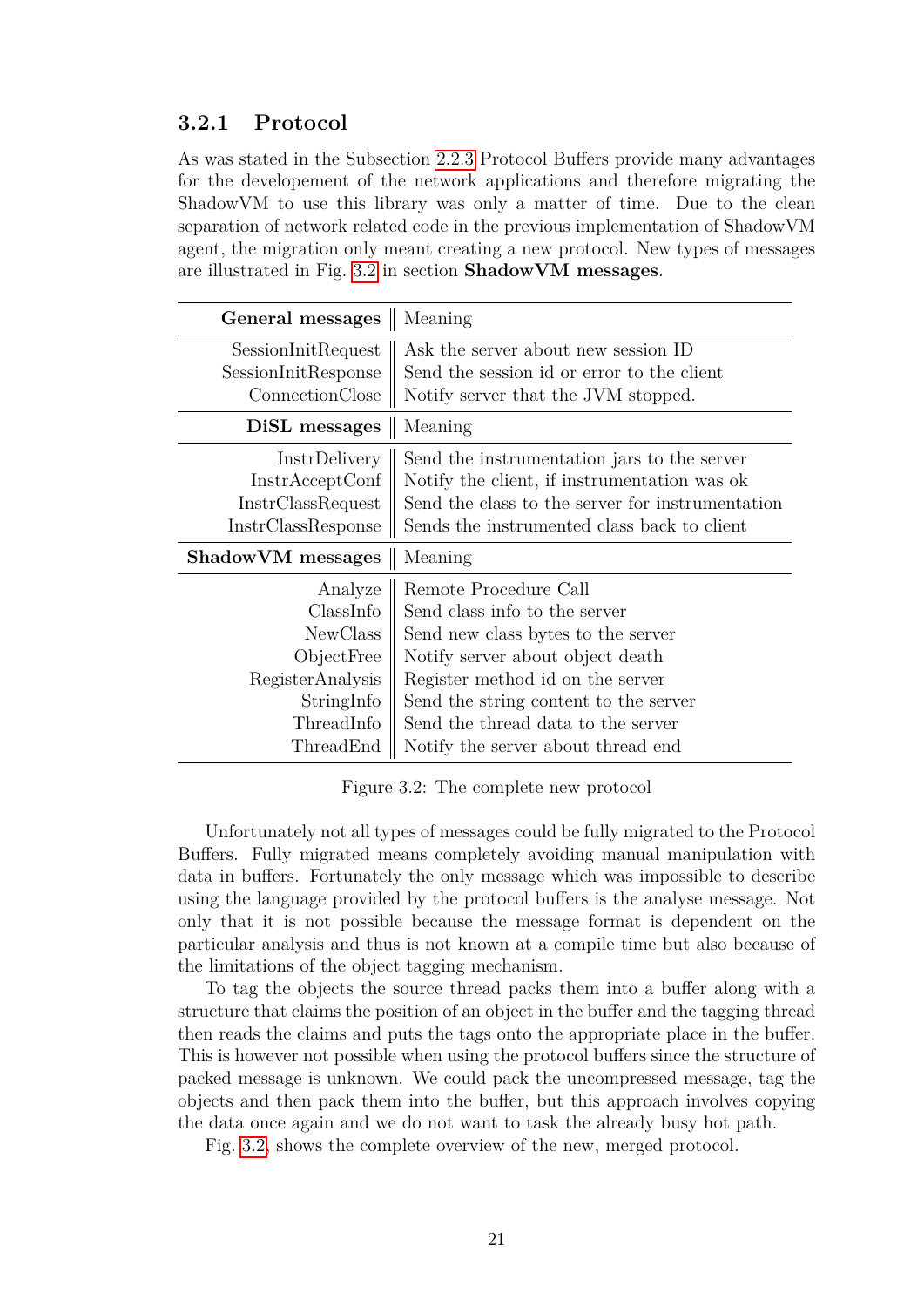# <span id="page-25-0"></span>**3.3 Refactoring and responsibility segregation**

#### <span id="page-25-1"></span>**3.3.1 Packages hierarchy and responsibilities**

As described in Section [2.1](#page-13-1) the packages were misused in the codebase. In our work we tried to flatten the structure and reduce the total amount of present packages. We needed to refactor almost every file in the project as the imports on their beginning became invalid. We merged the most packages except those containing the public API exposed to the analysis developer. By doing so, we kept the backwards compatibility with previously developed analyses.

In order to clean up the codebase, we defined interfaces for both DiSL and ShadowVM libraries and marked all classes and methods not used in the interface or in the public API as package private. All classes and methods shared between multiple modules were extracted to the separate package ch.usi.dag.util and placed in the directory util.

#### <span id="page-25-2"></span>**3.3.2 Build system and directory structure**

As mentioned in Section [2.1,](#page-13-1) the whole project including all the logic was built using a single *build.xml* file in the root of the repository. This was not practical, since every small change to the build process lead to changes in the thousandline-long main build script. This was confusing, since navigation in such a long file is difficult, and editing is very error-prone. Not only that all the modules were built using one shared logic, they also shared dependencies, and a common build output. It was really challenging to edit one project without breaking another.

To fix that, the repository was split into subprojects, each containing its own build logic, build output directory and well defined dependencies. The master *build.xml* was kept in place, but modified, so that the subproject dependent tasks were delegated to the child build scripts and only the needed artifacts, such as the final packed *\*.jar*, or the linked native library, are copied to common output location.

By splitting the repository like this, it was also possible to create a better environment for running unit tests for each module independently and to offer the possibility of modifying only one module at a time without being worried about breaking some functionality of the others.

The updated repository layout is depicted in Figure [3.3.](#page-26-1)

#### <span id="page-25-3"></span>**3.3.3 Tests and CI**

The repository was equipped with a good testing suite. But it was not really a unit testing suite, although a few of them were present. The vast majority had a form of the black-box tests, as they consisted of running DiSL server, running ShadowVM server, running the client and evaluating the standard output of those processes. Although they were not unit tests, their assistance was absolutely priceless while developing the new server and modifying both agents. However, the higher test coverage, the better, so each of the newly created modules has its own unit testing suite and a possibility to run the tests independently.

Once the tests are written, it is desired to run them automatically while pushing to the remote repository. This functionality is referred to as Continuous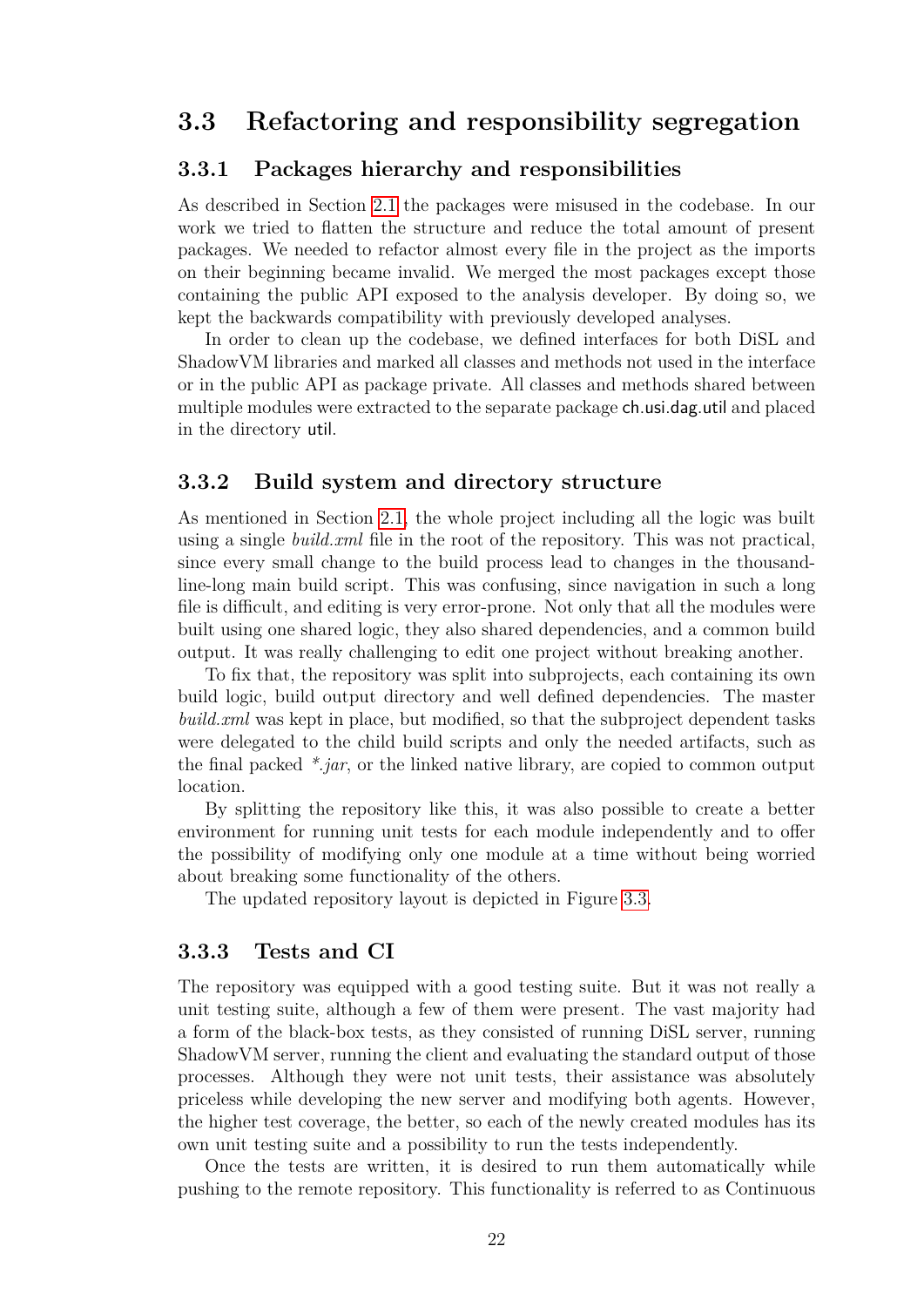

<span id="page-26-1"></span>Figure 3.3: New layout of the repository (simplified)

Integration or CI in short. Since the repository of the project was moved to the git versioning system instead of the old SVN, and hosted on the GitLab[2](#page-26-2) instance, configuring the CI was a simple, but very useful step. Not only that now every push to that repository is verified by running the tests in a well defined environment, but by separating the tests into the submodules, it is now possible to run all the four sets of tests in parallel.

## <span id="page-26-0"></span>**3.4 Ease of use**

All of the changes described above improved the usability in some way. Merging the servers implies that the user of the analysis does not need to run three

<span id="page-26-2"></span><sup>2</sup>https://about.gitlab.com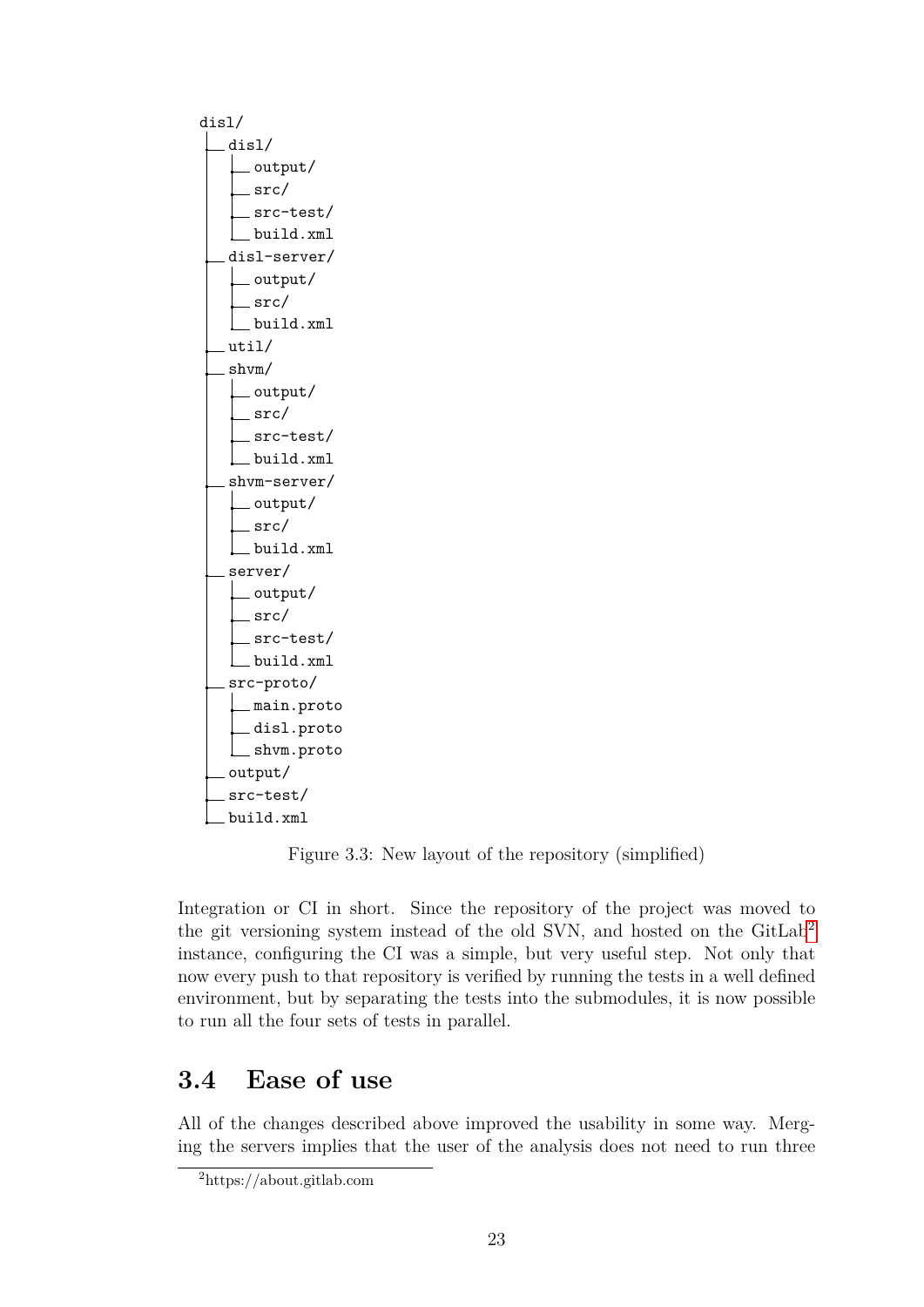processes to perform the instrumentation based analysis, but only two.

By using the merged client, the user can use less parameters when executing the analysed JVM, which is definitely a benefit, since running the analysis properly can still involve dozens of configuration options.

To make the user experience even better, the new server is no longer configured via the JVM properties, but uses the GNU/POSIX style compliant command line options. This now allows the user to make simple execution scripts and then run the server from the command line in a way that every macOS/linux user is familiar with. The new server also supports the –help option that prints out short description of all the recognized parameters.

Although there is now a corresponding support, only a few of the original options were migrated to the new format. This is mainly caused by the fact that both libraries are still configuring itself from the global state of application and to deliver the option to the proper place we would need to pass the option through the whole call stack of intermediate method calls.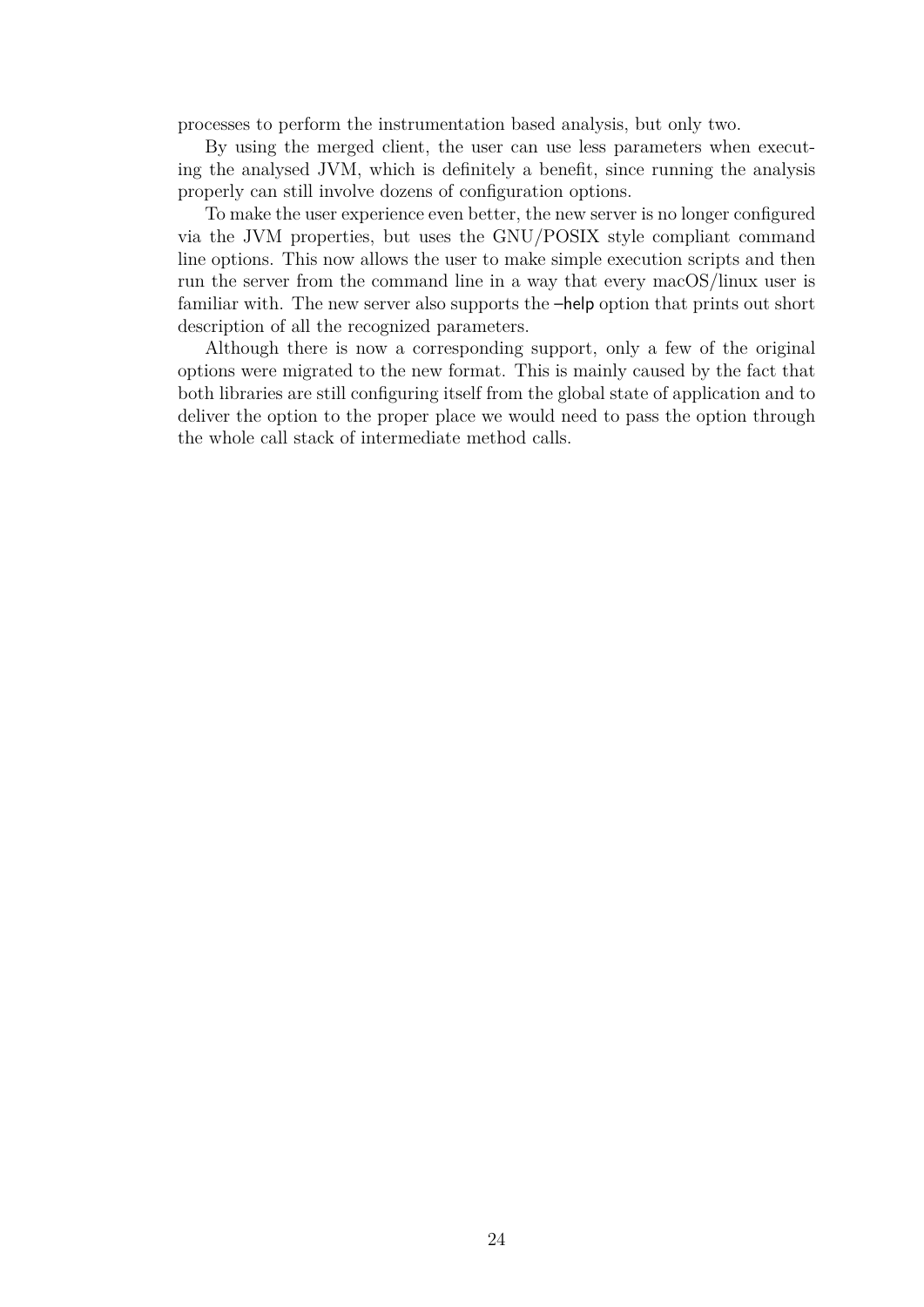# <span id="page-28-0"></span>**4. Example analysis**

So far we have seen DiSL and ShadowVM tools and we mentioned that they can help us to develop dynamic analysis in a fast and elegant way. Although both of them can be used separately, their power is in cooperation. The previous chapters were given to description of their teoretical properties and now the time is up to show a practical use.

In this chapter a step-by-step tutorial to writing the dynamic analysis using these tools is provided and some special attention will be given to the details that can cause obstacles to the project newcomers.

This tutorial is not meant to be a comprehensive summary of all options and possibilities that DiSL and ShadowVM offer. Such a documentation can be found in the original paper referring about DiSL [\[5\]](#page-37-5), respective ShadowVM [\[7\]](#page-37-7). This guide will only present the usage in order to show how it is different from previous version.

The so called developer documentation cannot be provided simply because this job consisted mainly from modifications of existing software. Therefore this work doesn't have a public iterface except the command line api of new server, that is described in this section also and its documentation can be obtained by running with –help option.

The following analysis is a simple method execution time profiler. The observed program will be instrumented to record the wallclock time of each method and send the value to the remote analysis server afterwards, along with the method identifier. Finally, when the observed program stops, the analysis will print out the summary for each method.

This guide is divided into four sections. The first one is focused on downloading the DiSL suite, in the second and third one, the instrumentation, respectively the analysis will be written and finally, the analysis will be presented on an example application.

## <span id="page-28-1"></span>**4.1 Getting the DiSL suite**

To successfully run the suite, the computer must meet the following criteria:

- Apache Ant installed
- An C11 compliant compiler (cc, gcc, clang)
- macOS/linux operating system
- Java8 installed

The stable builds of DiSL are released once a time. However until the next stable release, some more work has to be done in the repository and the version described in this work must be build from source codes. We download the software by cloning the devel branch to your computer using git.

> git clone --branch DEVEL https://gitlab.ow2.org/disl/disl.git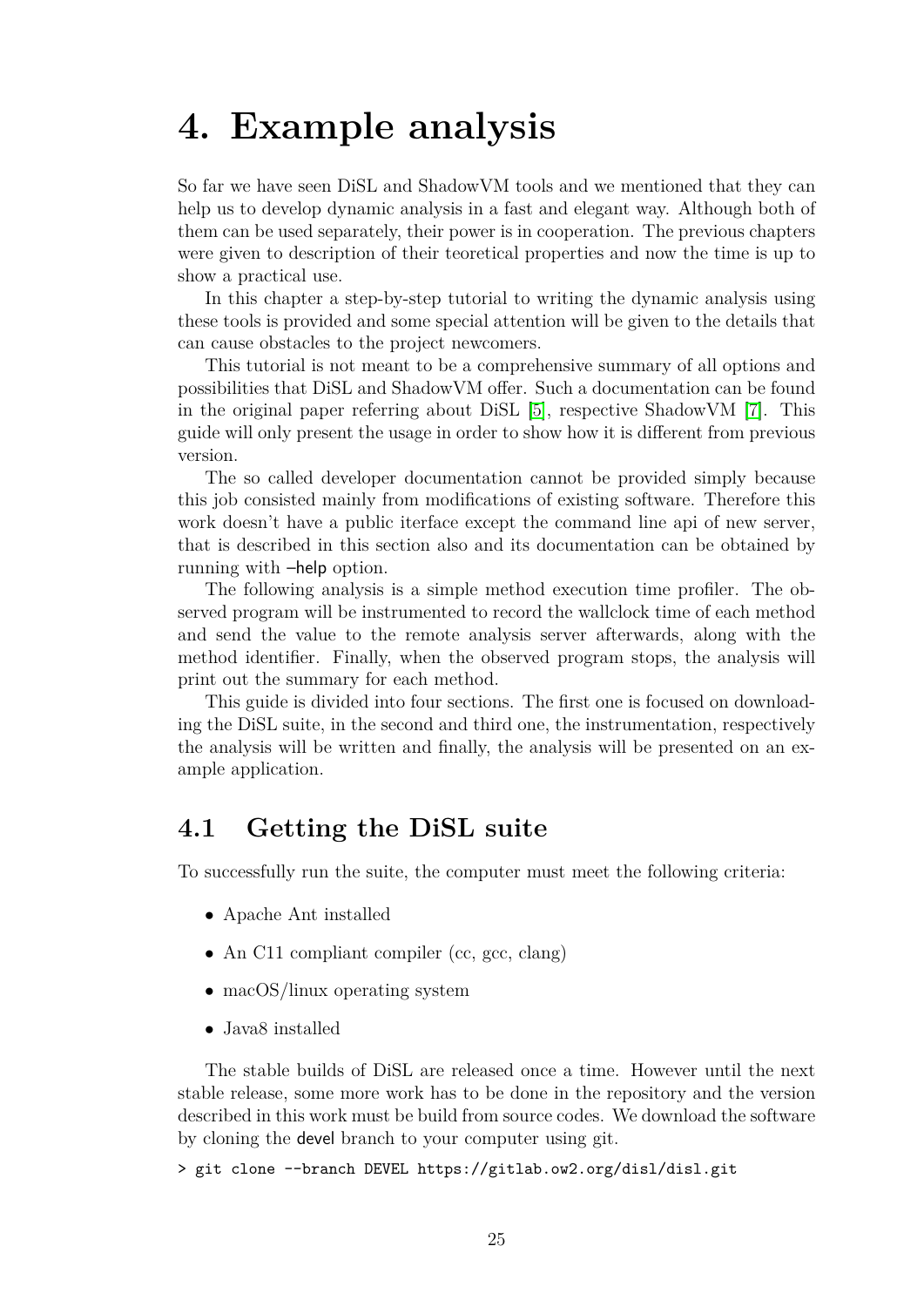This will clone the remote repository locally, into a directory called disl. Now when all the sources are available and all requirements are met, the suite can be build using the following command:

```
> ant build
```
This will download the dependencies and build the project executables into the directory output/lib in the root of the cloned repository.

## <span id="page-29-0"></span>**4.2 Writing the instrumentation**

The time has come, to create the instrumentation. The first version will only print the elapsed wall clock time of each method to the stdout, thus it will not rely on the ShadowVM features.

```
import ch.usi.dag.disl.annotation.After;
import ch.usi.dag.disl.annotation.Before;
import ch.usi.dag.disl.annotation.SyntheticLocal;
import ch.usi.dag.disl.marker.BodyMarker;
class Instr {
   @SyntheticLocal
   public static long wallTime;
   @Before(marker=BodyMarker.class)
   public static void onMethodEntry(){
       wallTime = System.nanoTime();
   }
   @After(marker=BodyMarker.class)
   public static void onMethodExit(){
       System.out.println(System.nanoTime() - wallTime);
   }
}
```
<span id="page-29-1"></span>

In the Figure [4.1](#page-29-1) the basic instrumentation is shown. We create the directory demo in the root of the repository and save the file here, with the name *Instr.java*.

Now create a file named *DemoApp.java*. This is the demo application on which the example will be shown, however you can pick your own Java app and it should also work. The code of the *DemoApp.java* is in the Fig. [4.2.](#page-30-0)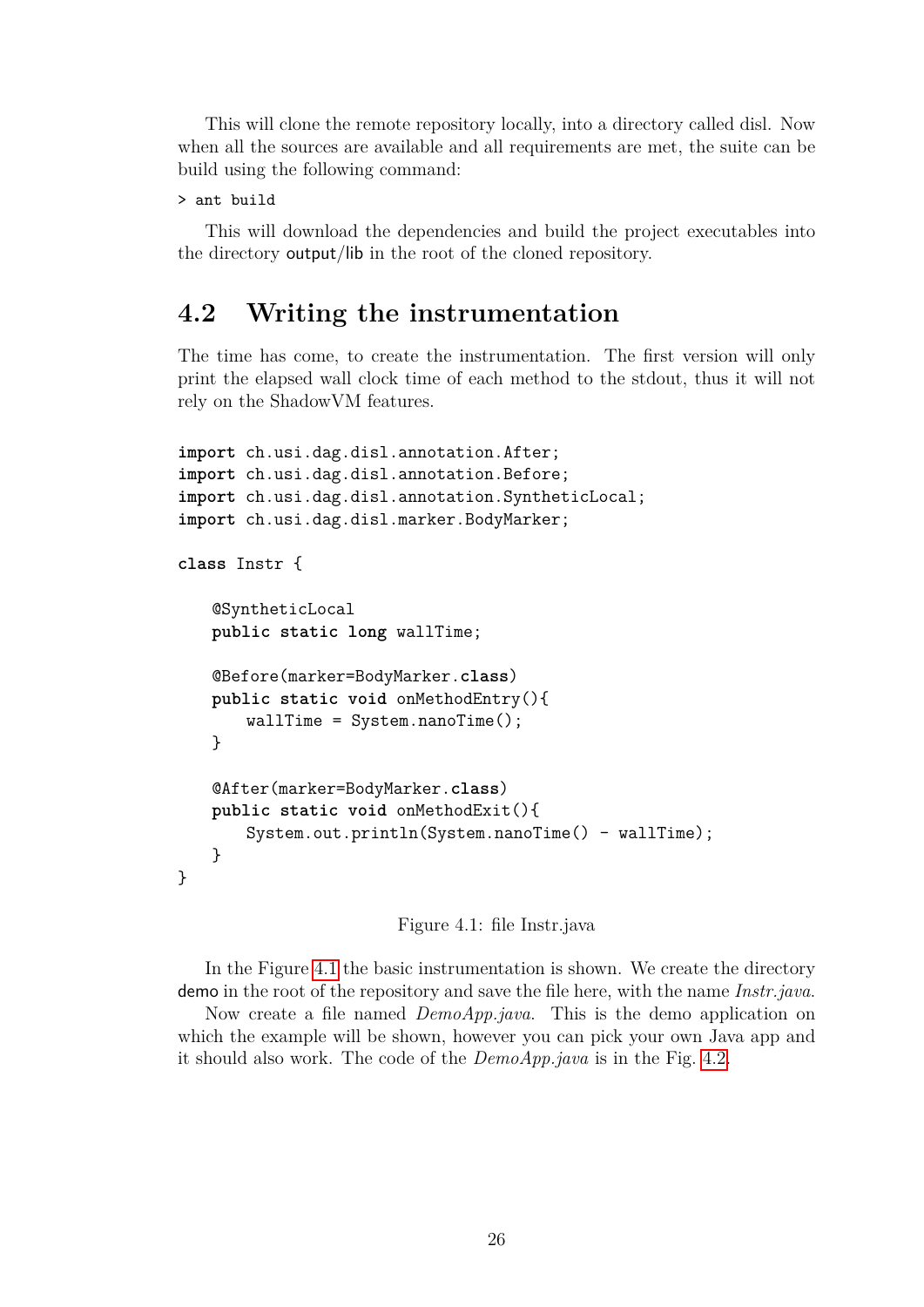```
Figure 4.2: DemoApp.java
package cz.uk.mff.disl;
class DemoApp {
   public static void main(String[] args){
       System.out.println("Hello from method main");
   }
}
```
<span id="page-30-1"></span><span id="page-30-0"></span>Figure 4.3: MANIFEST.MF

```
Manifest-Version: 1.0
DiSL-Classes: Instr
```
By executing the following command, the instrumentation is compiled into the Instr.class file, located also in the demo directory. Note that we need to compile the instrumentation with the classpath to the compiled classes of DiSL instrumentation library, because of the annotations and the marker.

```
> javac -classpath../disl/output/build/disl Instr.java
```
The instrumentation is now compiled, but we need to tell the DiSL, in which classes the instrumentation can be found. As mentioned in Subsection [1.1.1,](#page-7-1) this is done via the *MANIFEST.MF* file of the resulting jar file. The manifest file for our example is the Figure [4.3.](#page-30-1)

Now, we have the instrumentation and the appropriate *MANIFEST.MF* and we can create the resulting jar file. We do so by running the following command.

#### > jar cmf MANIFEST.MF Instr.jar Instr.class

This will create the jar file containing the *Instr.class* file in the root and a directory META-INF, containing the manifest file. The structure can be viewed by running jar tf Instr.jar.

Now the instrumentation should theoretically work. All methods of all classes will be instrumented and will print out the elapsed time. However, if we run the instrumented application now, it crashes. This is caused by instrumenting some core classes. As we mentioned in the first chapter, the power of DiSL and ShadowVM is in the ability to instrument and analyze even those, however some special care is required to optimise the snippets, which is not in the scope of this manual. Such a limitation is not a weakness of the DiSL, but rather the JVM itself. To avoid crashes here, we need to exclude all the methods on classes in the java.lang package. To do so, create a file called exclusions with one line java.lang.\*.\*.

Finally, the instrumentation can be executed by running following two commands:

```
> java -jar../output/lib/server.jar --disl --exclusion-list exclusions
and
```

```
> java -noverify \
```

```
-agentpath=../output/lib/libdislreagent.jnilib \
```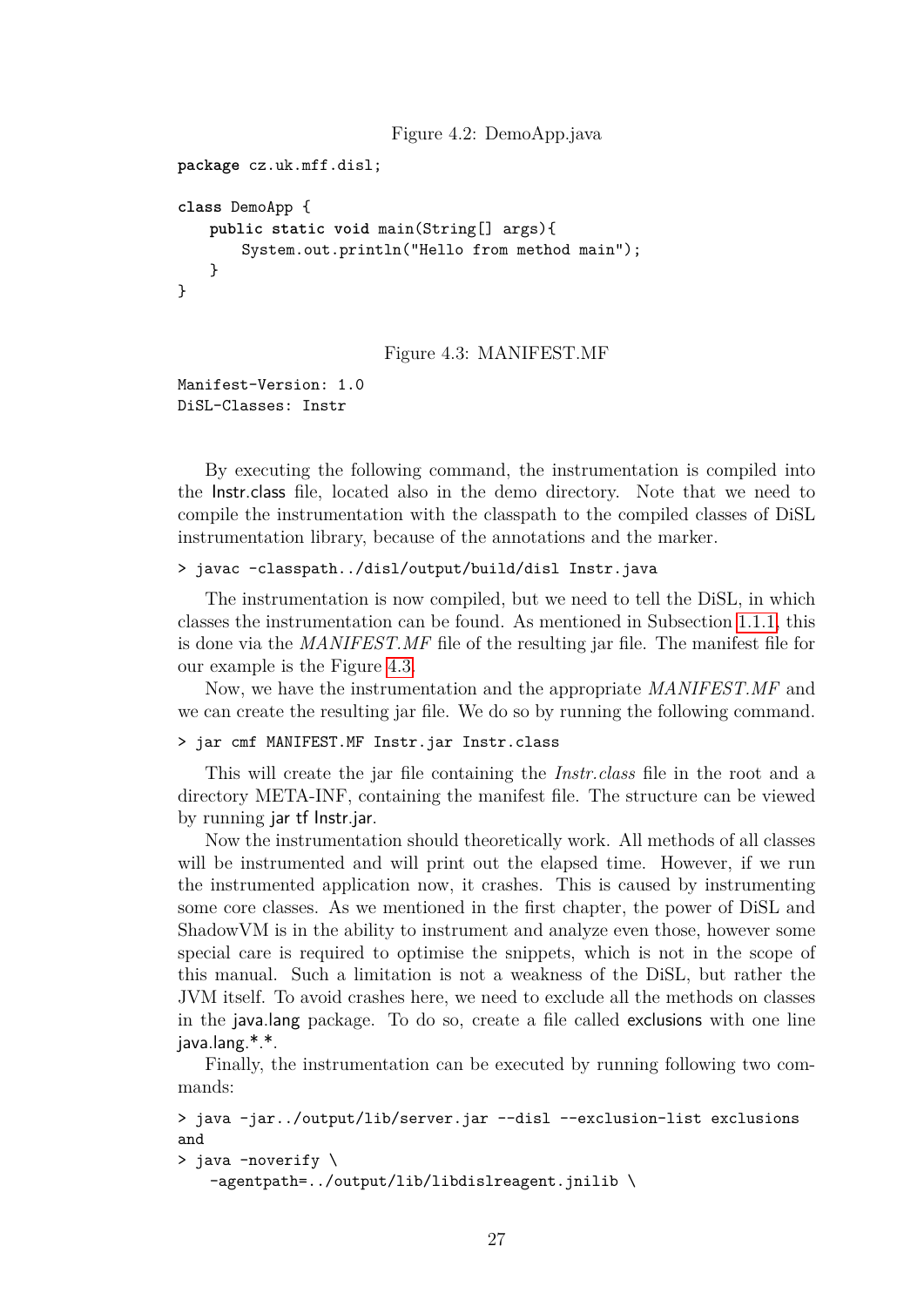```
-Ddisl.allow=true \
-Ddisl.instrumentation=Instr.jar \
-Xbootclasspath/a=../output/lib/disl-bypass.jar \
-classpath build \
cz.uk.mff.disl.DemoApp
```
The first one will run the server. The --disl option tells the server that it should expose the DiSL functionality to the clients and the

--exclution-list points the server to our exclusion list file created in the previous step. The complete list of supported CLI options can be displayed by the --help option and is also available in the server/README.md file.

The second command executes the client. The -Ddisl.allow option allows it to act as the DiSL agent (both the ShadowVM and the DiSL functionalities are disabled by default, which makes the commands more self describing) and the -Ddisl.instrumentation option points to the jar file with instrumentation we created previously. The agentpath option tells the JVM from where to load the agent library. Note that when are running linux and not macOS, it is need to use the \*.so extension instead of \*.jnilib. The -Xbootclasspath/a option allows dynamic bypass redefinition. This feature was not discussed in this work, but a description can be found in [\[7\]](#page-37-7). Then the classpath to our demo application is specified along with the name of the entry point class of the app.

As both programs needs to communicate and run simultaneously, the server must be started first and the client after the server initialisation is finished.

The program, if executed now, will print several pages of numbers. This does not have a big informational value, so in the next step we will develop a remote analysis based on ShadowVM to help us aggregate the data.

## <span id="page-31-0"></span>**4.3 Writing the analysis**

To successfully run the ShadowVM based analysis, we need to create two classes. The first one, called CodeExecuted is loaded into the observed JVM and its functions are called from the instrumented code. The second one, called CodeExecutedRE is loaded into the analysis machine and its methods are executed by the remote procedure calls from CodeExecuted class. In our simple example, only one type of RPC is performed.

The CodeExecuted class is shown in Figure [4.4.](#page-32-0) The performRPC method does exactly what its name says, using the native methods provided by the agent library. The static analysisId field describes the mapping between the remote method name and its identifier for the purposes of the Remote Procedure Call.

On the server side, the received information is aggregated so that the time for each method is summed up and finally, when the analysis finishes all methods are printed out along with their durations.

To aggregate the data, we use a simple hash table. The methodName string is the key and the time spent is the value in nanoseconds. In the receiveRPC method the hash table is updated with a newly received time.

Note the important part: The REDispatch.sendObjectPlusData is mapped onto the first argument of the type ShadowObject of the receiveRPC method and the REDispatch.sendLong is mapped onto the second argument of type long.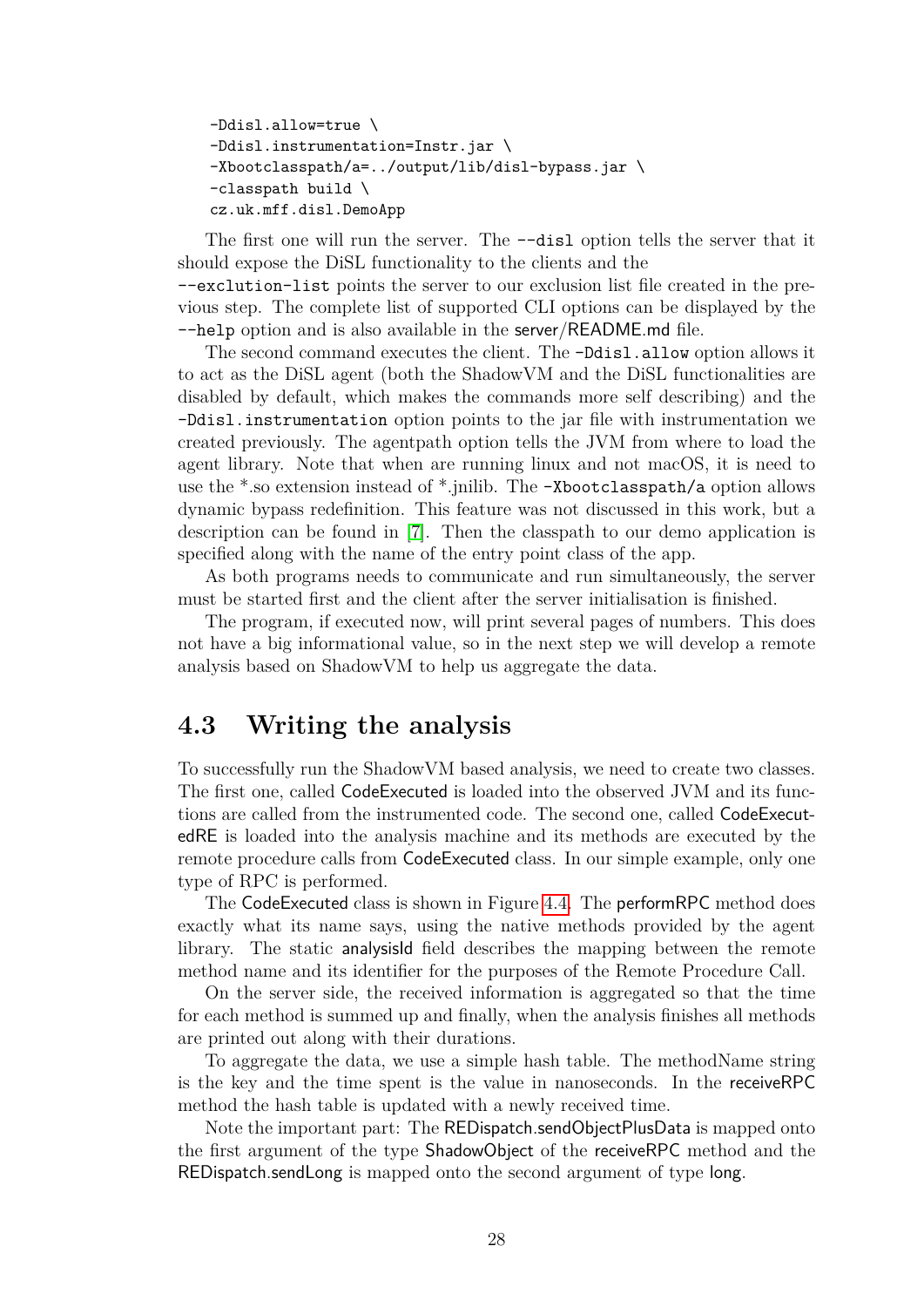```
import ch.usi.dag.dislre.REDispatch;
public class CodeExecuted {
   public static short analysisId = REDispatch.registerMethod(
       "CodeExecutedRE.receiveRPC"
   );
   public static void preformRPC(String methodName, long time) {
       REDispatch.analysisStart(analysisId);
       REDispatch.sendObjectPlusData(methodName);
       REDispatch.sendLong(time);
       REDispatch.analysisEnd();
   }
}
```
The CodeAnalysisRE class must extend the RemoteAnalysis class. The Remote-Analysis has abstract methods objectFree and atExit that must be overridden in order to handle the object's free events and to specify what should be done, when the server obtains the notification about the client's death.

Next we need to modify the instrumentation, so that the elapsed time is not printed out, but sent to the analysis instead. To do so, we need to modify the OnMethodExit method in *Instr.java* to the following and also import the Method-StaticContext and ClassStaticContext classes from the ch.usi.dag.disl.staticcontext package.

```
public static void AfterMethod(
   MethodStaticContext msc, ClassStaticContext csc
){
   CodeExecuted.performRPC(
       String.format("%s.%s", csc.getName(), msc.thisMethodName()),
       System.nanoTime() - entryTime);
}
```
We are almost ready to run our analysis. The last step is to recompile and rebuild the instrumentation and compile and run the analysis. Because we changed the dependencies, we also need to change the compilation process. The required commands are in Figure [4.6](#page-34-0)

Now the analysis can be executed as shown in the Fig. [4.7.](#page-34-1)

The observed app will print out only the Hello from method main and the analysis server's output will look similar to the Figure [4.8.](#page-34-2)

With not so much effort we wrote the complete analysis that can help us for example with detecting hot-paths in our application, that can analyze even the core methods and that gives a correct results. The analysis developement was also much easier when compared to the methods using ASM or AspectJ. The detailed comparison can be found in [\[8\]](#page-37-8).To gain deeper insight into the program runtime, we can extend the analysis so that it will keep track of calling context, but this is not in the scope of this thesis.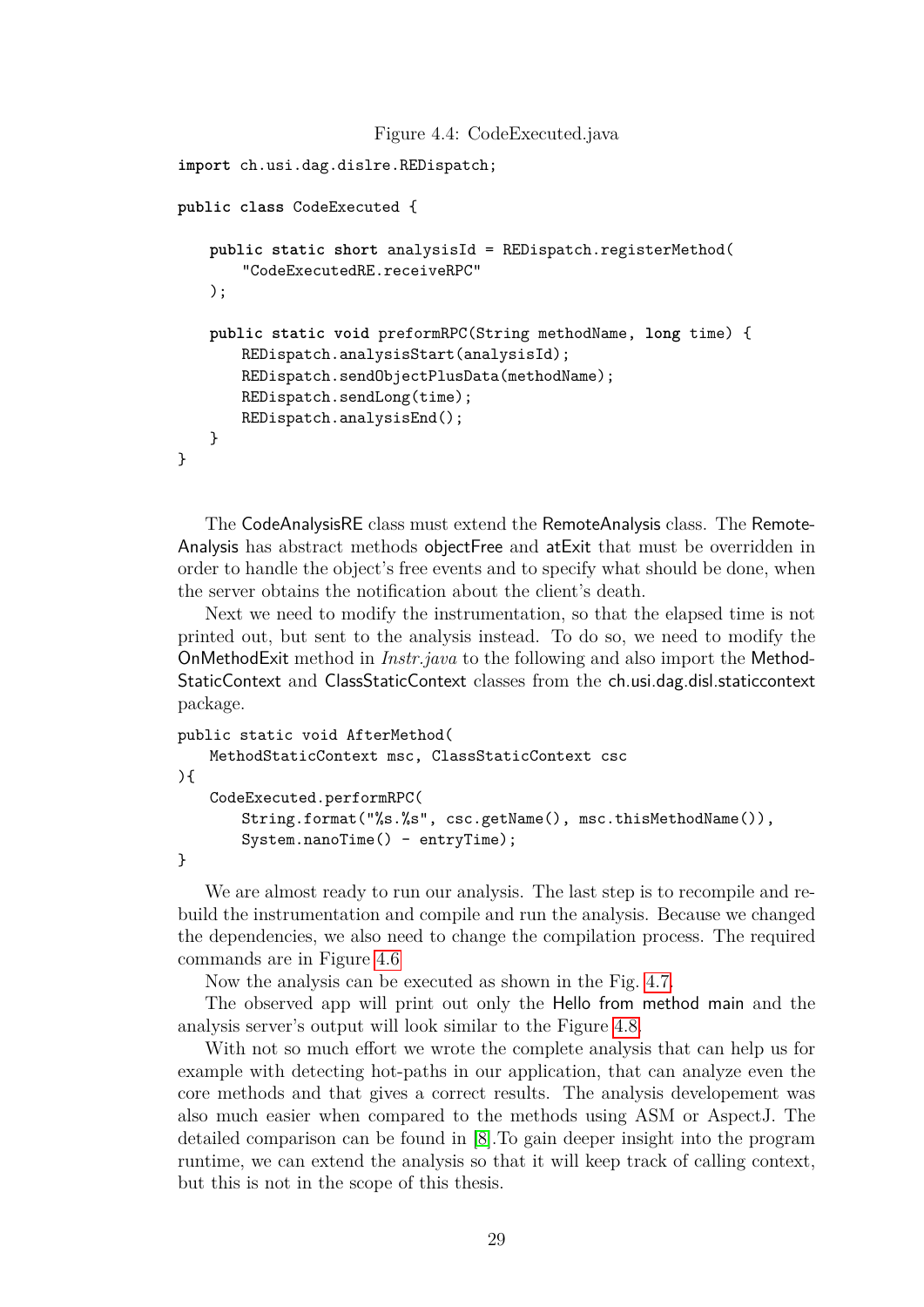Figure 4.5: CodeExecutedRE.java

```
import ch.usi.dag.dislreserver.remoteanalysis.RemoteAnalysis;
import ch.usi.dag.dislreserver.shadow.ShadowObject;
import java.util.HashMap;
import java.util.Map;
public class CodeExecutedRE extends RemoteAnalysis {
   private final HashMap<String,Long> execTimes = new HashMap<>();
   public void receiveRPC(ShadowObject methodName, long time){
       execTimes.compute(name.toString(),
           (key, val) -> {
              Long v = (val==null) ? 0L : val;
              return v + time;
          }
       );
   }
   @Override
   public void objectFree(ShadowObject o){
       // Not handling the object free events
   }
   @Override
   public void atExit(){
       for(Map.Entry m : execTimes.entrySet()){
           System.out.println(
              String.format("%s - %d", m.getKey(), m.getValue())
          );
       }
   }
}
```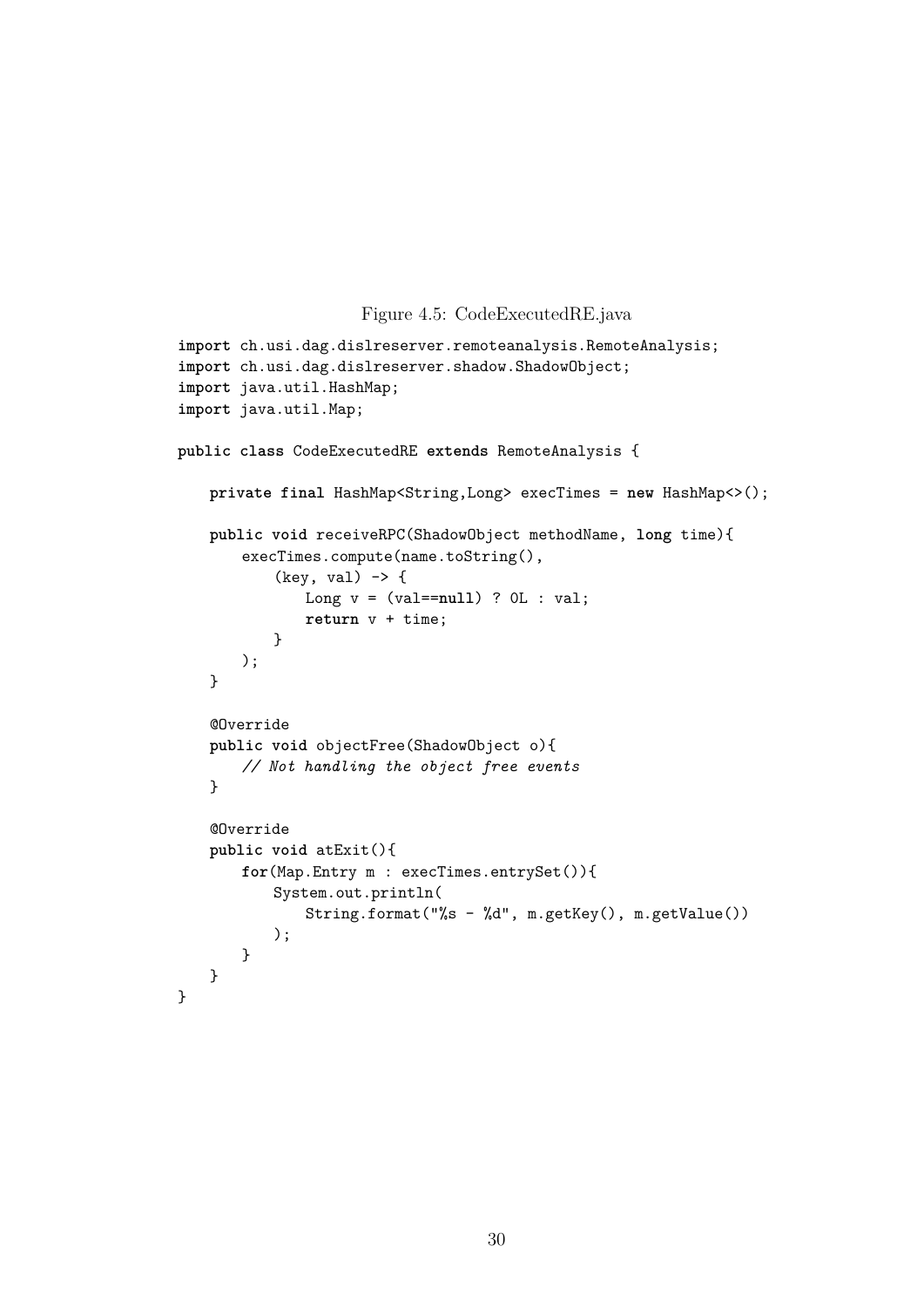```
# Build the remote analysis
# The classpath contains the definition of RemoteAnalysis class
javac -cp ../output/lib/dislre-server.jar CodeExecutedRE.java
# The classpath contains the definition of REDispatch class
javac -cp ../output/lib/dislre-dispatch.jar CodeExecuted.java
# Pack the analysis
jar cf Analysis.jar CodeExecutedRE.class CodeExecuted.class
# Build the instrumentation
# The classpath contains the definition of CodeExecuted class
javac -cp ../disl/output/build/disl:Analysis.jar Instr.java
# Pack the analysis
jar cmf MANIFEST.MF Instr.jar Instr.class
               Figure 4.6: The complete compilation process
# Start the server
java -cp Analysis.jar:../output/lib/server.jar \
   ch.usi.dag.server.Main --disl --shvm --exclusion-list exclusions
# Start the client
java -noverify \
   -agentpath:../output/lib/libdislreagent.jnilib \
   -Ddisl.allow=true \
```

```
-Ddisl.instrumentation=Instr.jar \
```

```
-Dsvm-agent.allow=true \
```

```
-Xbootclasspath/a:../output/lib/disl-bypass.jar:Analysis.jar \
-Xbootclasspath/a:../output/lib/dislre-dispatch.jar \
-classpath:build \
```

```
cz.uk.mff.disl.DemoApp
```
<span id="page-34-1"></span>

```
...
java.nio.CharBuffer.<init> - 238003
sun.usagetracker.UsageTrackerClient.<clinit> - 8651894
cz.uk.mff.disl.DemoApp.main - 11482488
java.nio.DirectLongBufferU.put - 482466
java.net.URL.getUserInfo - 148780
java.io.UnixFileSystem.getBooleanAttributes - 3422434
...
```
<span id="page-34-2"></span>Figure 4.8: Output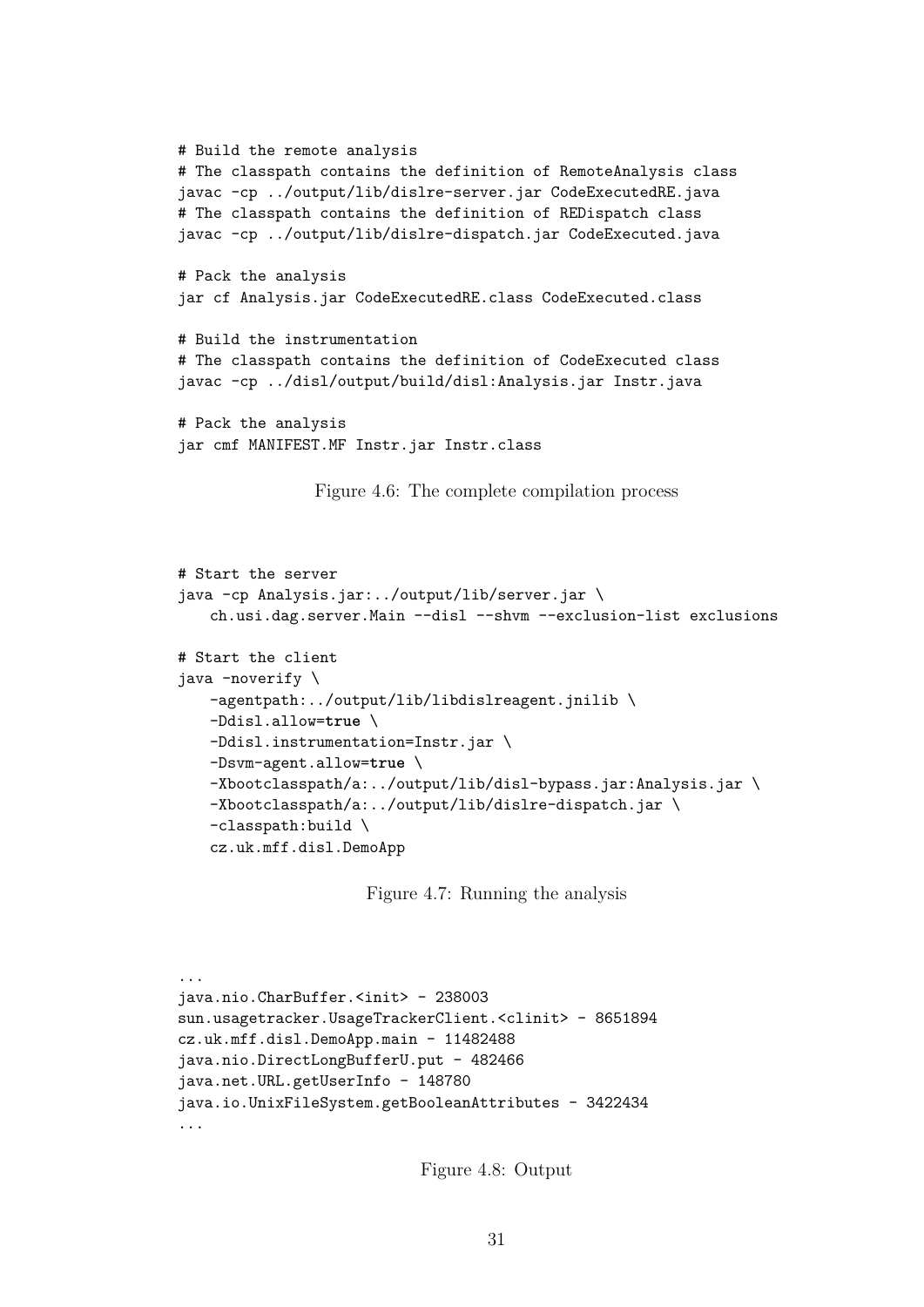# <span id="page-35-0"></span>**Conclusion**

Although the goals of this thesis or maybe even the steps described in Chapter [3](#page-21-0) might seem as a straighforward modification of the DiSL suite the complexity of this task was given mainly by dealing with already existing code with poor documentation and by dealing with the internals of the JVM. The previous implementation was written in a way that was not ready for any future extension nor modification and while working with JVM one has to be extremly careful as it is easy to introduce some kind of deadlock or cause a huge performance penalty.

Regardless of this we have reached the declared results while keeping as much of the original API as possible.

By introducing sessions the analysis server can be executed once and used many times. It's possible to run a single instance of analysis server as a daemon for a very long time.

Merging of servers and merging of agents along with the new protocol brought the required traffic optimalization and reduced the total amount of duplicite code in repository.

The modularization and overall splitting of project into more independent pieces is beneficient especially for the developement and testability.

We can thus conclude that this work satisfies the declared goals.

#### **Summary of changes**

The following list is an overview of the changes that we introduced by this work into the DiSL project. All introduced changes were in range of about 200 commits.

- Refactoring
	- **–** We separated the modules (including the build logic)
	- **–** We extracted the shared Java code into the separate package
	- **–** We added a lot of comments
	- **–** We introduced CI
	- **–** We flattened the package structure
- Architecture updates
	- **–** We created new integrated analysis server
	- **–** We designed a new protocol
	- **–** We migrated the ShadowVM to Protocol Buffers
	- **–** We modified both DiSL and ShadowVM libraries to be more modular
	- **–** We introduced asynchronous network tasks in the JVMTI agent

Except the required results, this work has also highligted a need of some additional future improvements. The most notable of them are mentioned below.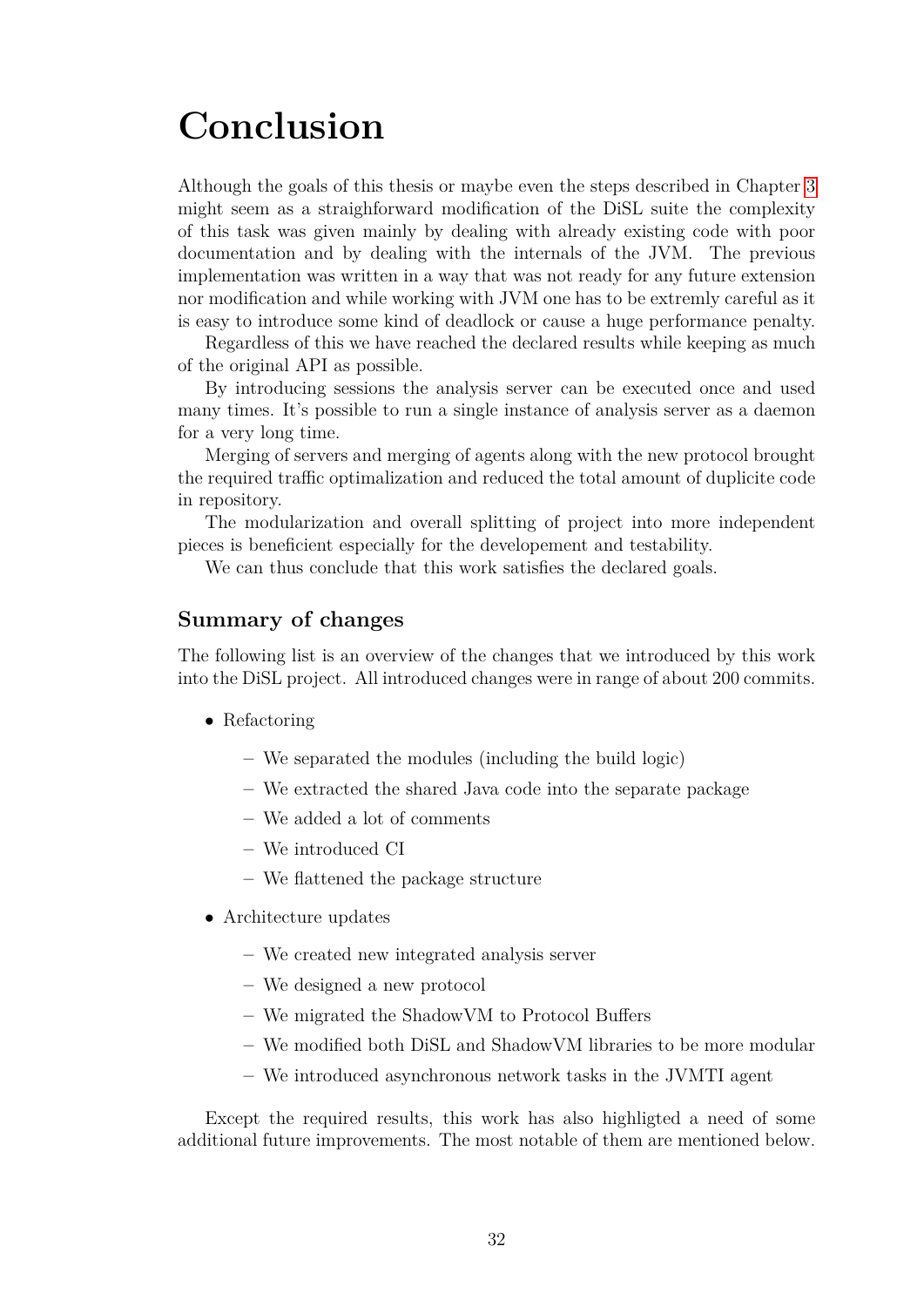# **ShadowVM client/server separation**

Although the client and server are now almost independent, there is still a connection between in the form of the running server instance and the analysed instance. This connection is the \*.jar file with a remote evaluation code, that has to be passed to the server's classpath. It would be nice if the client was able to send the jar to the server in the same way as the DiSL agent does. However this feature implies that the whole server side of the analysis has to be rewritten to work with session specific classloaders in order to prevent the interference between remote evaluation codes of multiple different instances. Such a redesign was not in the scope of this work.

# **Recent Java versions**

Currently the whole suite is developed and tested only on Java version 8. Although teoretically it should be not a problem to run it on newer releases, various bugs might occur and some extra care will be required to provide the same level of experience as on the currently supported version.

# **Distribution**

Currently the software is available only in the form of source codes. Everyone who wants to use the suite is forced to build it on its own. From the next release on, we would like to distribute the sofware as a pre-built package for either Java platform in the form of let's say maven package of in the form of distribution dependent packages like \*.deb for debian and so on.